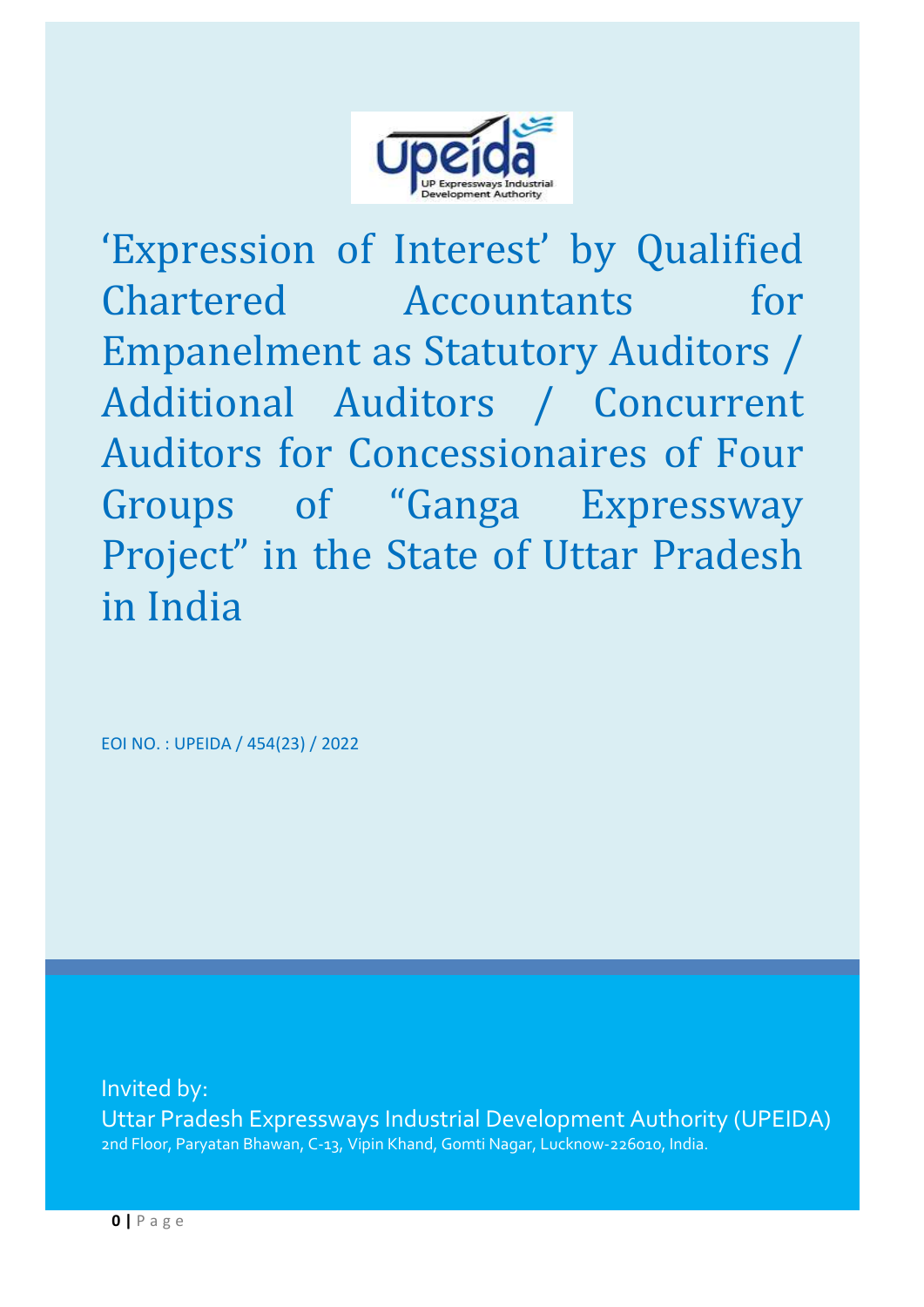*Notice Inviting EOI from Qualified Chartered Accountants for Empanelment as Statutory Auditors / Additional Auditors / Concurrent Auditors for Concessionaires of Four Groups of "Ganga Expressway Project" in the State of Uttar Pradesh in India*

> **Uttar Pradesh Expressways Industrial Development Authority (UPEIDA) 2nd Floor, Paryatan Bhawan, C-13, Vipin Khand, Gomti Nagar, Lucknow-226010 India Phone : +91 522 2307592/2307542 Fax : +91 522 4013560 E-mail: upeida.finance@gmail.com**

**Notice inviting 'Expression of Interest' from Qualified Chartered Accountants for Empanelment as Statutory Auditors / Additional Auditors / Concurrent Auditors separately for Concessionaires of Four Groups of "Ganga Expressway Project" in the State of Uttar Pradesh in India**

Chief Executive Officer, UPEIDA, invites 'Expression of Interest' (EOI) from eligible Qualified Chartered Accountant Entities for Empanelment as Statutory Auditors / Additional Auditors / Concurrent Auditors separately for Concessionaires of Four Groups of Access Controlled 06-Lane (expandable to 08 Lanes) Greenfield "Ganga Expressway Project" in the State of Uttar Pradesh in India.

The interested Chartered Accountant Entities may study the EOI document available on the website [https://upeida.up.gov.in](https://upeida.up.gov.in/) for further details. Queries, if any, may be posted by email to [upeida.finance@gmail.com](mailto:upeida.finance@gmail.com) with the title / subject line of the email being "Query for EOI – Empanelment of Chartered Accountants for "Ganga Expressway Project". In case of necessity of a personal contact, the Additional Chief Executive Officer of UPEIDA will respond over the mobile phone no. +91-9412188812 or Landline No. +91-522-2307542.

Expression of Interest (EOI) clearly indicating the required relevant details may be submitted separately for one or more out of the four Groups subject to the conditions mentioned in the EOI Document, before 18:00 hrs on 15 March 2022 to the Chief Executive Officer at the abovementioned address with superscription on the envelope as "Expression of Interest for Empanelment of Chartered Accountants for Ganga Expressway Project Group  $I / II / III / IV''$  (as the case may be).

Applicants may also send additionally the pdf copy of complete EOI and its attachments, if any, through e-mail to upeida.finance@gmail.com with the aforementioned title / subject line before 18:00 hrs on 15 March 2022.

All further notices, corrigenda, addenda, amendments and clarifications, if any, before the date of submission of EOI, will be hosted on the same website as mentioned above.

UPEIDA reserves the right to accept / reject any or all EOI(s) received without assigning any reason.

**Chief Executive Officer, U.P. Expressways Industrial Development Authority (UPEIDA)**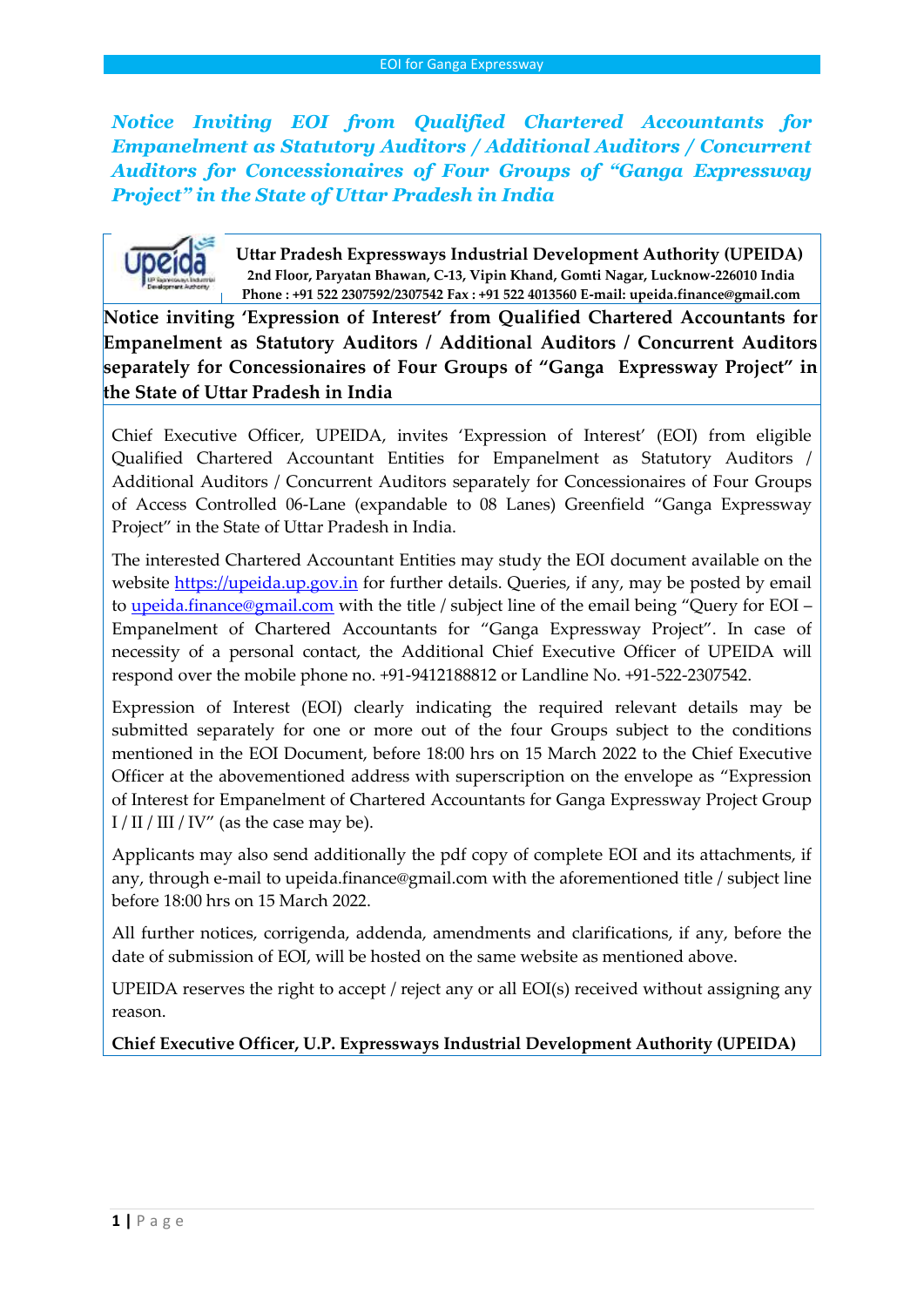#### *Table of Contents*

| 1.1<br>1.2<br>1.3<br>1.4<br>1.5<br>2.<br>2.1<br>2.2<br>2.3<br>2.4<br>The Criteria for Preparing Panel of CAs and the Procedure to be adopted11<br>2.5<br>2.6<br>2.7<br>2.8<br>3.<br>4.3<br>4.4<br>4.5<br>4.6<br>4.8<br>4.9<br>5.<br>5.1<br>5.2<br>5.3<br>5.4<br>Annexure 5: Details of Companies Audited : Annual Turnover Rs 100 cr or more 24<br>5.5<br>Annexure 6: Details of Practising CAs on the rolls of the Applicant Entity25<br>5.6 | 1.  |                                                                      |
|-----------------------------------------------------------------------------------------------------------------------------------------------------------------------------------------------------------------------------------------------------------------------------------------------------------------------------------------------------------------------------------------------------------------------------------------------|-----|----------------------------------------------------------------------|
| Annexure 1: Check-list for the documents to be submitted in EOI response 20                                                                                                                                                                                                                                                                                                                                                                   |     | Uttar Pradesh Expressways Industrial Development Authority (UPEIDA)3 |
|                                                                                                                                                                                                                                                                                                                                                                                                                                               |     |                                                                      |
|                                                                                                                                                                                                                                                                                                                                                                                                                                               |     |                                                                      |
|                                                                                                                                                                                                                                                                                                                                                                                                                                               |     |                                                                      |
|                                                                                                                                                                                                                                                                                                                                                                                                                                               |     |                                                                      |
|                                                                                                                                                                                                                                                                                                                                                                                                                                               |     |                                                                      |
|                                                                                                                                                                                                                                                                                                                                                                                                                                               |     |                                                                      |
|                                                                                                                                                                                                                                                                                                                                                                                                                                               |     |                                                                      |
|                                                                                                                                                                                                                                                                                                                                                                                                                                               |     |                                                                      |
|                                                                                                                                                                                                                                                                                                                                                                                                                                               |     |                                                                      |
|                                                                                                                                                                                                                                                                                                                                                                                                                                               |     |                                                                      |
|                                                                                                                                                                                                                                                                                                                                                                                                                                               |     |                                                                      |
|                                                                                                                                                                                                                                                                                                                                                                                                                                               |     |                                                                      |
|                                                                                                                                                                                                                                                                                                                                                                                                                                               |     |                                                                      |
|                                                                                                                                                                                                                                                                                                                                                                                                                                               |     |                                                                      |
|                                                                                                                                                                                                                                                                                                                                                                                                                                               |     |                                                                      |
|                                                                                                                                                                                                                                                                                                                                                                                                                                               |     |                                                                      |
|                                                                                                                                                                                                                                                                                                                                                                                                                                               |     |                                                                      |
|                                                                                                                                                                                                                                                                                                                                                                                                                                               |     |                                                                      |
|                                                                                                                                                                                                                                                                                                                                                                                                                                               |     |                                                                      |
|                                                                                                                                                                                                                                                                                                                                                                                                                                               |     |                                                                      |
|                                                                                                                                                                                                                                                                                                                                                                                                                                               |     |                                                                      |
|                                                                                                                                                                                                                                                                                                                                                                                                                                               |     |                                                                      |
|                                                                                                                                                                                                                                                                                                                                                                                                                                               |     |                                                                      |
|                                                                                                                                                                                                                                                                                                                                                                                                                                               |     |                                                                      |
|                                                                                                                                                                                                                                                                                                                                                                                                                                               |     |                                                                      |
|                                                                                                                                                                                                                                                                                                                                                                                                                                               |     |                                                                      |
|                                                                                                                                                                                                                                                                                                                                                                                                                                               |     |                                                                      |
|                                                                                                                                                                                                                                                                                                                                                                                                                                               |     |                                                                      |
|                                                                                                                                                                                                                                                                                                                                                                                                                                               |     |                                                                      |
|                                                                                                                                                                                                                                                                                                                                                                                                                                               |     |                                                                      |
|                                                                                                                                                                                                                                                                                                                                                                                                                                               |     |                                                                      |
|                                                                                                                                                                                                                                                                                                                                                                                                                                               |     |                                                                      |
|                                                                                                                                                                                                                                                                                                                                                                                                                                               |     |                                                                      |
|                                                                                                                                                                                                                                                                                                                                                                                                                                               | 5.7 |                                                                      |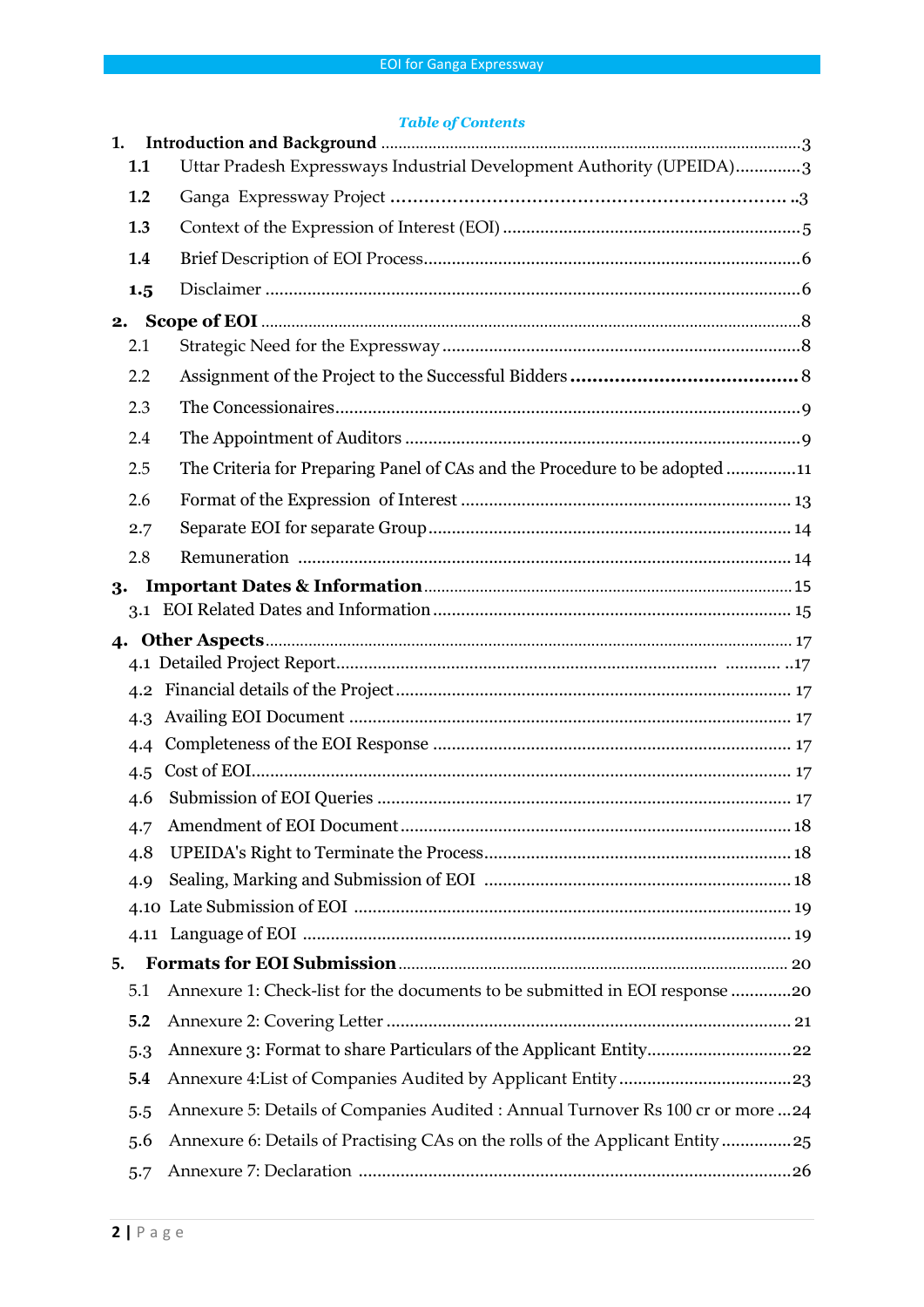# <span id="page-3-0"></span>**1. Introduction and Background**

### <span id="page-3-1"></span>**1.1 Uttar Pradesh Expressways Industrial Development Authority (UPEIDA)**

Uttar Pradesh Expressways Industrial Development Authority (UPEIDA) has been set up as a statutory entity of Government of State of Uttar Pradesh in India, in the year 2007 under the Uttar Pradesh Industrial Area Development Act, 1976 enacted by the Provincial Government. UPEIDA has been assigned by the Government of Uttar Pradesh to work as the nodal agency for construction of Expressway Projects in the State. UPEIDA has completed the construction work of 302 kms. long 6-lane (expandable to 08 lanes) Agra to Lucknow Access-Controlled (Greenfield) Expressway Project which is operational for public vehicular traffic. This Expressway is a critical high-speed road link between the State Capital and western part of Uttar Pradesh upto Agra and it provides a seamless, short and faster connectivity to National Capital City Region (NCR) upto Delhi in conjunction with the Yamuna Expressway that is already in operation from Agra to New Delhi. The toll is being levied on usage of this Expressway under the provisions of The Uttar Pradesh Expressway (Levy of Tolls and Fixing of Fees and Realisation Thereof) Rules 2010 as amended up-to-date with the Fourth Amendment thereof notified on 15 December 2017. Various townships and agricultural / industrial hubs, logistic parks and various other facilities are also planned for being created alongside the expressway as also in its hinterland by the Government of Uttar Pradesh.

Further, the work on Purvanchal Expressway (341 Km) has been completed and it has been inaugurated recently. Two more Projects viz. Bundelkhand Expressway (296 Km) and Gorakhpur Link Expressway (96 Km) are also under various stages of construction on the lines of Agra to Lucknow Expressway in EPC mode.

Now, the State Government has embarked upon the construction of one more project, namely, 594 Km long Ganga Expressway Project under Design, Build, Finance, Operate and Transfer (DBFOT) basis under Public Private Partnership (PPP) mode.

UPEIDA is also seized of development of Economic and Industrial Corridors alongside these Expressways and a Defence Industrial Corridor in the State.

#### <span id="page-3-2"></span>**1.2 Ganga Expressway Project**

Ganga Expressway is designed to be a 594 km long Green Field Expressway from its initiating node at village Bijouli near Meerut to Judapur Dadon node in the district of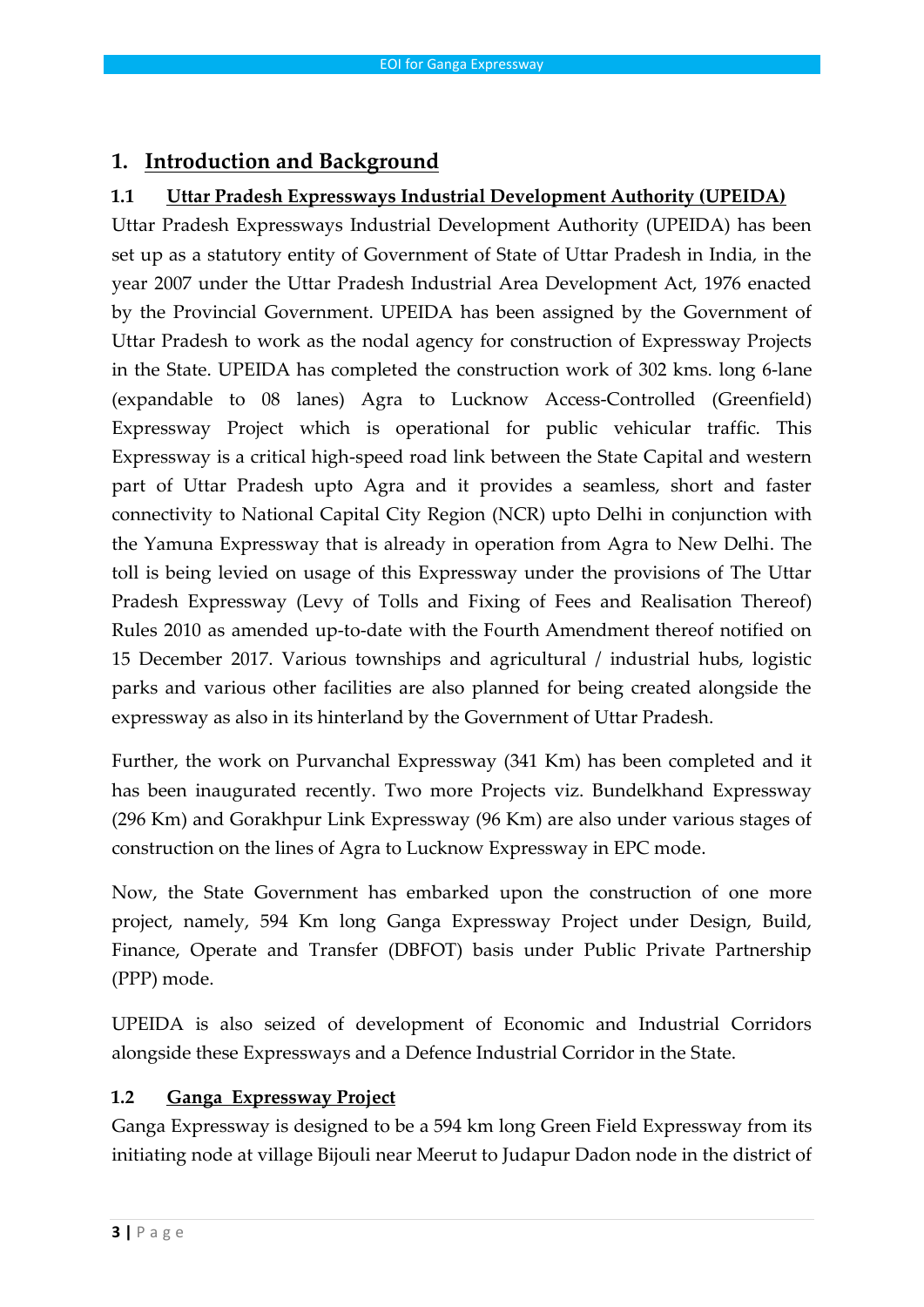Prayagraj in Uttar Pradesh. This Expressway is being developed on DBFOT basis in PPP mode by UPEIDA with the support of State Government. This Expressway would connect 12 agriculturally predominant districts of the State to the State Capital City of Lucknow and onward to the National Capital Region of Delhi through Meerut to Delhi Expressway under construction by NHAI as of now. On the other hand this Expressway shall also provide these areas of Uttar Pradesh a seamless connectivity to various districts of the States of Bihar and West Bengal upto Kolkata and onwards through other connected National Highways. Thus, this Expressway Project would also attract a substantial quantum of road traffic that will be further bolstered upon development of Industrial and Economic Corridor comprised of several specialised economic hubs alongside the main carriageway. The toll will be levied on usage of this Expressway under the provisions of aforementioned Uttar Pradesh Expressway Toll Rules.

The Detailed Project Report for "Ganga Expressway Project" had been prepared in 12 packages of the Project. However, for the purpose of development of the Project in PPP mode, the Expressway has been divided into four Groups (by appropriately combining these 12 Packages), as indicated in the following table. Further, on the basis of a competitive bidding, these Parts / Groups have been assigned to the successful bidders as indicated for each Part / Group in this table.

| Part/        | <b>Village Name</b>       | <b>Village Name</b>          | Length  | <b>Approved Bidder</b>                       |
|--------------|---------------------------|------------------------------|---------|----------------------------------------------|
| Group        | (with district name)      | (with district name)         | (Km.)   |                                              |
| No.          | From                      | To                           |         |                                              |
| $\mathbf I$  | Bijouli (Meerut)          | Nagala Baraha<br>(Budaun)    |         | 129.700 IRB Infrastructure Developer<br>Ltd. |
| $\mathbf{I}$ | Nagala Baraha<br>(Budaun) | Ubraiya Khurd<br>(Hardoi)    |         | 151.700 Adani Exterprises Ltd.               |
| III          | Ubraiya Khurd<br>(Hardoi) | Sarso (Unnao)                |         | 155.700 Adani Exterprises Ltd.               |
| IV           | Sarso (Unnao)             | Judapur Dadon<br>(Prayagraj) | 156.847 | Adani Exterprises Ltd.                       |
| <b>Total</b> |                           |                              | 593.947 |                                              |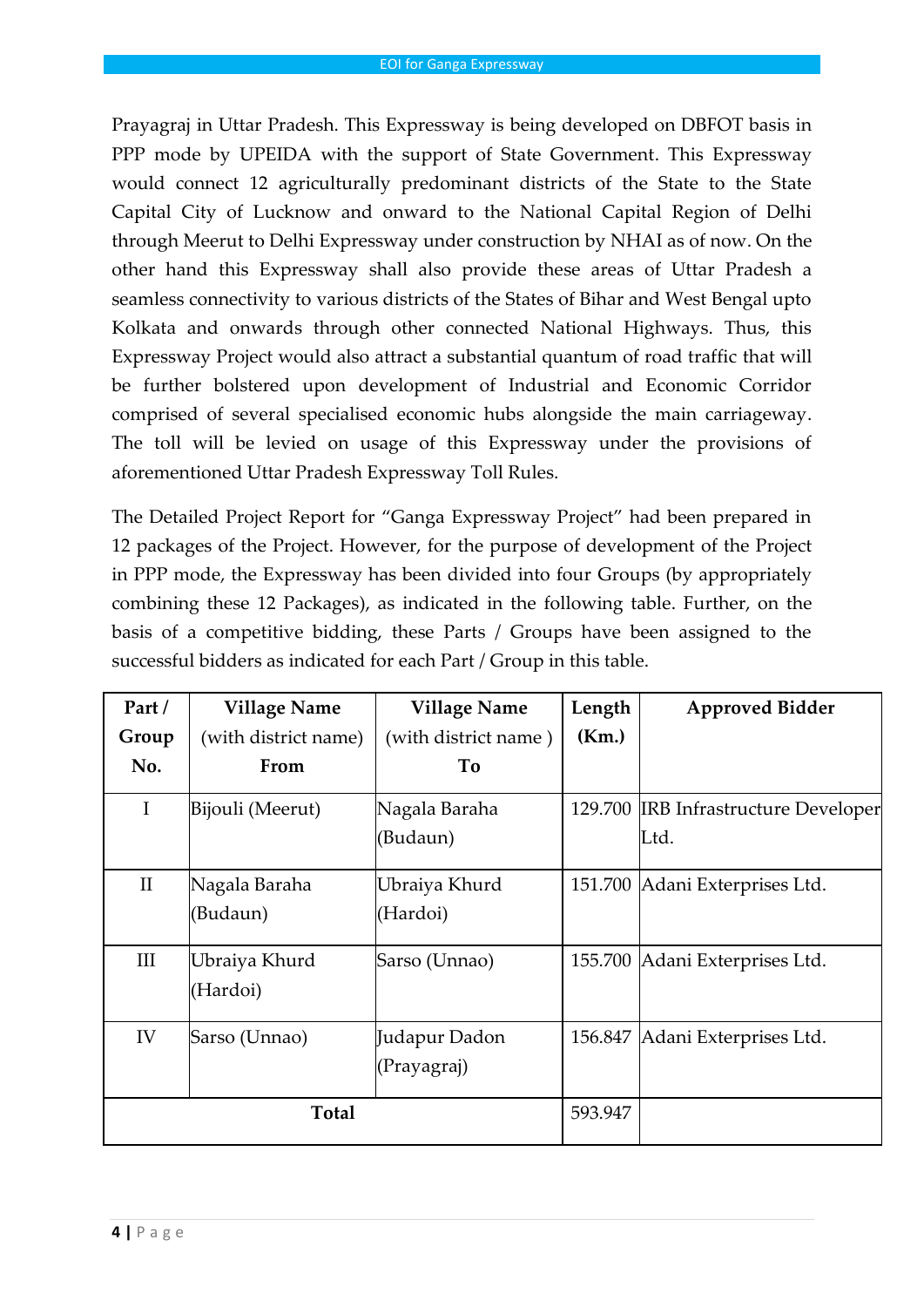The selected Bidders have floated the following Special Purpose Vehicles (SPVs) under the Companies Act, 2013 as Concessionaires under the Project, and each these Concessionaires have executed separately the Concession Agreement with UPEIDA:-

| Part / Group | Special Purpose Vehicle /                   | <b>Registered Address of the</b>                                                                                  |
|--------------|---------------------------------------------|-------------------------------------------------------------------------------------------------------------------|
| No.          | Concessionaire                              | Concessionaire                                                                                                    |
| Ι            | Meerut Budaun Expressway<br>Private Limited | Office No. 1101,<br>Hiranandani Knowledge Park<br>Technology Street,<br>Hill Side Avenue,<br>Powai, Mumbai 400076 |
| $\mathbf{I}$ | Budaun Hardoi Road Private<br>Limited       | Adani Corporate House<br>Shantigram,<br>Near Vaishno Devi Circle,<br>S. G. Highway, Khodiyar<br>Ahmedabad 382421  |
| III          | Hardoi Unnao Road Private<br>Limited        | Adani Corporate House<br>Shantigram,<br>Near Vaishno Devi Circle,<br>S. G. Highway, Khodiyar<br>Ahmedabad 382421  |
| IV           | Unnao Prayagraj Road<br>Private Limited     | Adani Corporate House<br>Shantigram,<br>Near Vaishno Devi Circle,<br>S. G. Highway, Khodiyar<br>Ahmedabad 382421  |

# **1.3 Context of the Expression of Interest (EOI)**

<span id="page-5-0"></span>The Companies registered under Companies Act, 2013, are required to appoint the Auditors in compliance with the provisions as contained in the Companies Act, 2013. Further, the matter of requirement of appointing a Chartered Accountant by the Concessionaire as Statutory Auditor has been spelt out in the Concession Agreement in its Article 33.2 that reads as follows:-

# "33.2 **Appointment of auditors**

33.2.1 The Concessionaire shall appoint, and have during the subsistence of this Agreement as its Statutory Auditors, a firm chosen by it from the mutually agreed list of 10 (ten) reputable firms of chartered accountants (the "Panel of Chartered Accountants"), such list to be prepared substantially in accordance with the criteria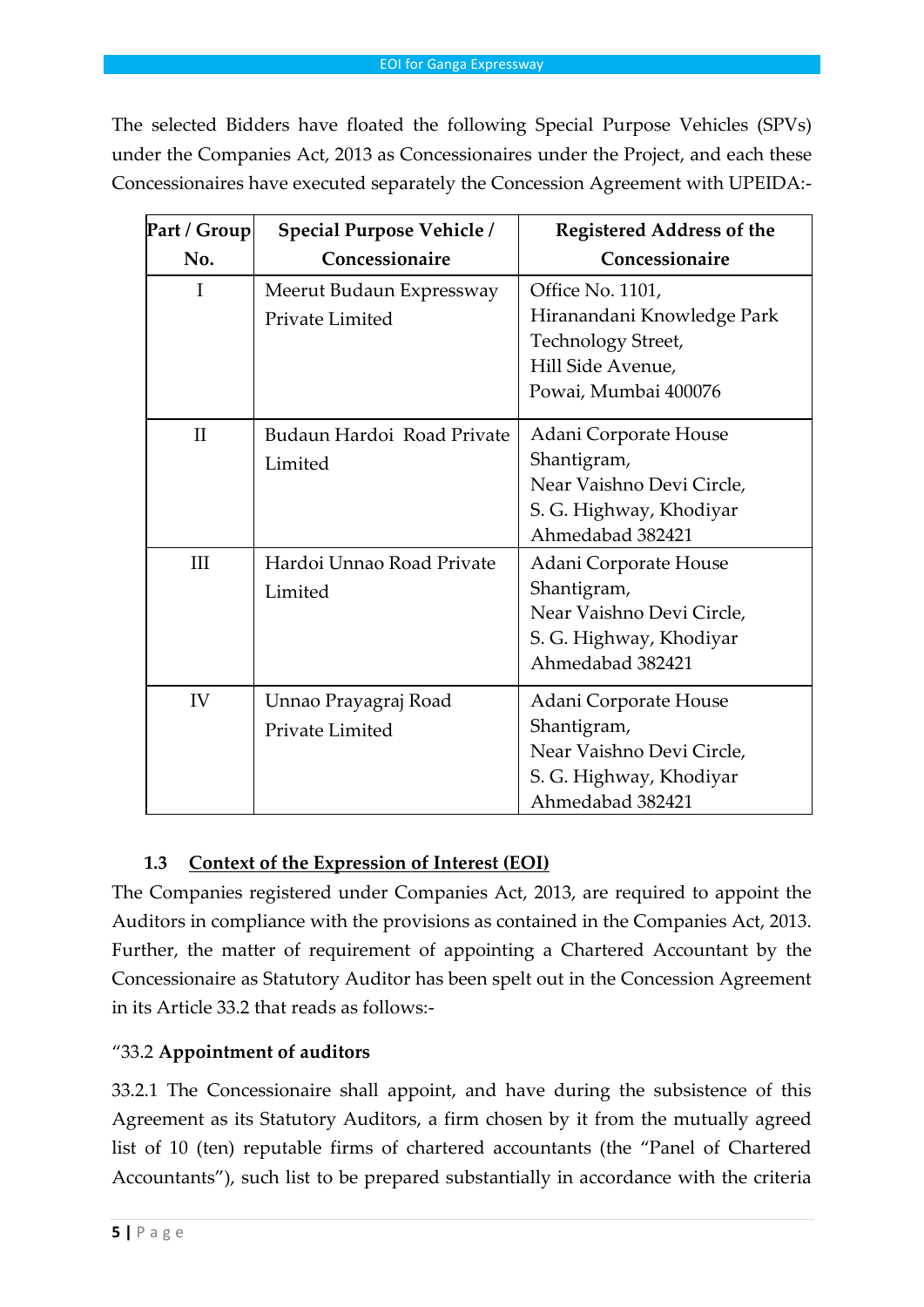set forth in Schedule-T. All fees and expenses of the Statutory Auditors shall be borne by the Concessionaire.

33.2.2 The Concessionaire may terminate the appointment of its Statutory Auditors after a notice of 45 (forty five) days to the Authority (UPEIDA), subject to the replacement Statutory Auditors being appointed from the Panel of Chartered Accountants.

33.2.3 Notwithstanding anything to the contrary contained in this Agreement, the Authority (UPEIDA) shall have the right, but not the obligation, to appoint at its cost from time to time and at any time, another firm (the "Additional Auditors") as may be decided by the Authority to audit and verify all those matters, expenses, costs, realisations and things which the Statutory Auditors are required to do, undertake or certify pursuant to this Agreement.

33.2.4 The Authority (UPEIDA) shall have the right, but not the obligation, to appoint at its cost, for the duration of the Construction Period, another firm (the "Concurrent Auditors") as may be decided by the Authority (UPEIDA) to undertake concurrent audit of the Concessionaire's accounts.

In this backdrop, this proposal of calling for the 'Expression of Interest' by UPEIDA from the interested and eligible Chartered Accountants for preparation of a Panel for appointment of Auditors by the Concessionaire for Ganga Expressway Project has been instituted.

#### <span id="page-6-0"></span>**1.4 Brief Description of EOI Process**

UPEIDA intends to make the process more participative in nature by inviting the wider market interest. In line with this objective, UPEIDA has decided to undertake this EOI exercise to seek proposals from the interested and eligible Chartered Accountants interested and eligible Chartered Accountants in line with the process described later in this document. Subsequently, UPEIDA will undertake its own analysis of the proposals, seek appropriate Approvals and send out formal proposals to the respective Concessionaires for maintaining the panel of Chartered Accountants for the specified period.

#### <span id="page-6-1"></span>**1.5 Disclaimer**

Information provided in this EOI document to the interested applicant(s) is on a wide range of matters, some of which may depend upon interpretation of law. The information given is not intended to be an exhaustive account of statutory requirements and should not be regarded as a complete or authoritative statement of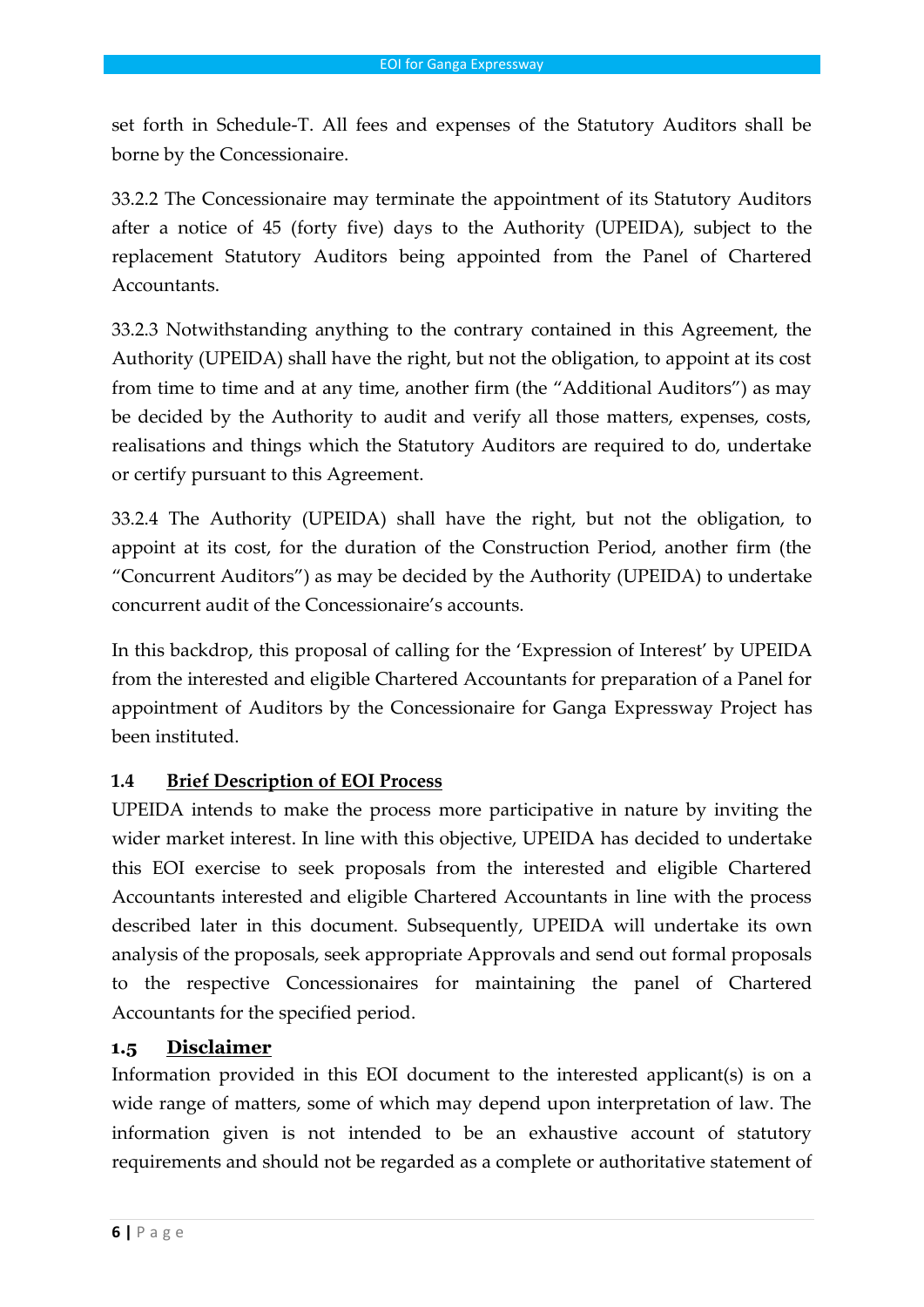law. UPEIDA accepts no responsibility for the accuracy or otherwise for any interpretation or opinion on law expressed herein. Further, the information related to Project is being provided only as a preliminary reference by way of assistance to the Applicants who are expected to carry out their own detailed examination of the subject matter before submitting their Expressions of Interest. Nothing contained in this document shall be binding on UPEIDA nor confer any right on the Applicants, and UPEIDA shall have no liability whatsoever in relation to or arising out of any or all contents of this EOI document.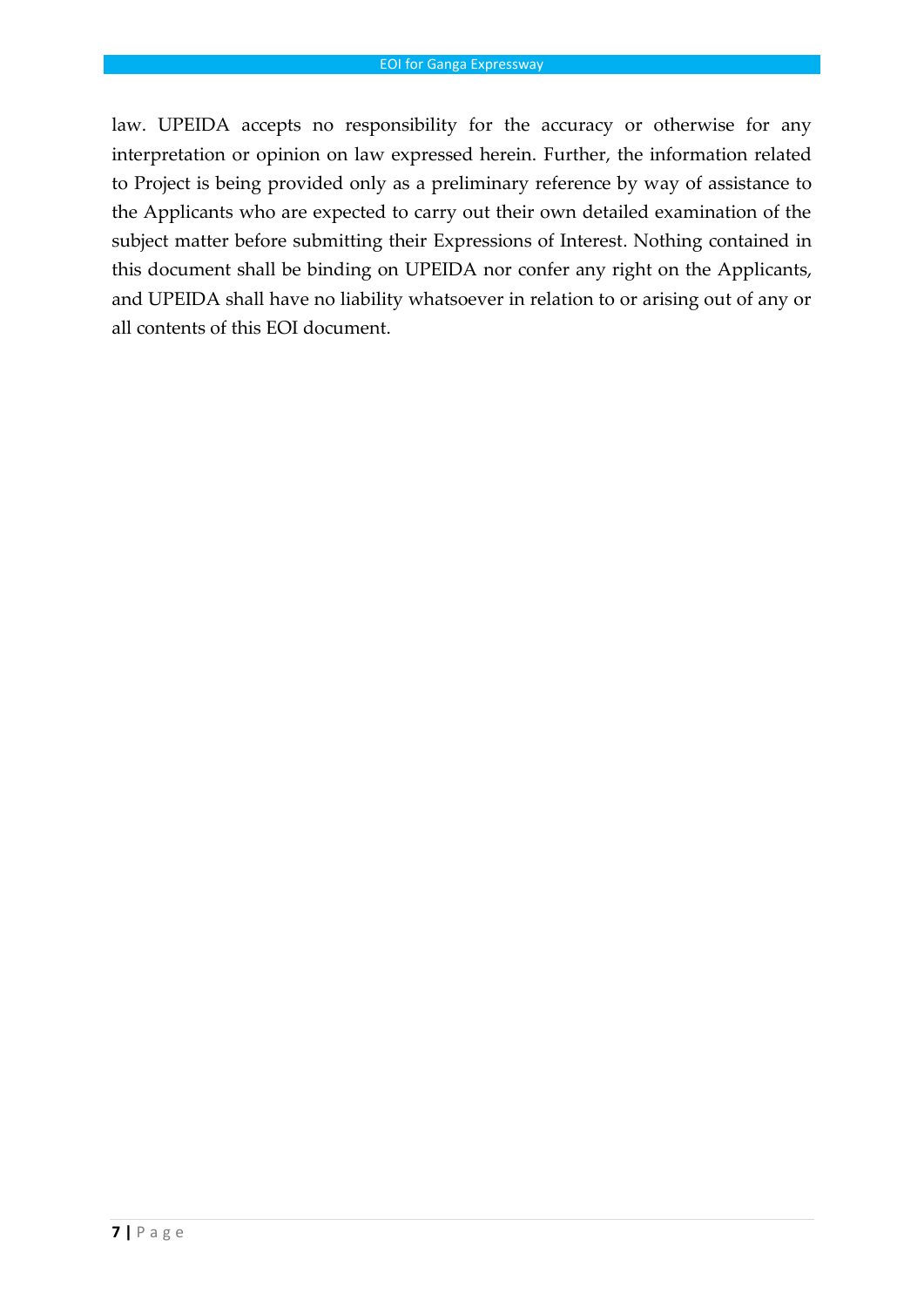### **2. Scope of EOI**

#### <span id="page-8-0"></span>**2.1 Strategic need for the Expressway**

The "Ganga Expressway" has been conceived as a Greenfield Project to provide a critical high-speed road link between the agriculturally predominant areas of the State of Uttar Pradesh with a variety of agricultural and allied commodities production centres to the consumer centres in State Capitals, National Capital Region and other cities along the alignment of this Expressway. This Expressway would also provide faster connectivity to the vehicular traffic flowing between the Northern and eastern parts of the Country. The setting up of Industrial and Economic Corridors proposed alongside this Expressway will further prop up the vehicular traffic on the road. Thus, it is expected to boost the economy of the areas of the State alongside its alignment. Therefore, the State government has accorded a very high priority to this Project.

#### **2.2 Assignment of the Project to the Successful Bidders**

The Project is being developed in four Groups (of packages) on Design, Build, Finance, Operate and Transfer (DBFOT) (Toll) basis in PPP mode as indicated earlier. The bids had been invited for these four Groups separately and for all practical purposes, each Group is considered as a separate Project. The details of assignment of the Project to the successful bidders is as follows:-

| Part/        | <b>Village Name</b>       | <b>Village Name</b>          | Length  | <b>Approved Bidder</b>                       |
|--------------|---------------------------|------------------------------|---------|----------------------------------------------|
| Group        | (with district name)      | (with district name)         | (Km.)   |                                              |
| No.          | From                      | To                           |         |                                              |
| $\bf{I}$     | Bijouli (Meerut)          | Nagala Baraha<br>(Budaun)    |         | 129.700 IRB Infrastructure Developer<br>Ltd. |
| $\mathbf{I}$ | Nagala Baraha<br>(Budaun) | Ubraiya Khurd<br>(Hardoi)    | 151.700 | Adani Enterprises Ltd.                       |
| Ш            | Ubraiya Khurd<br>(Hardoi) | Sarso (Unnao)                | 155.700 | Adani Enterprises Ltd.                       |
| IV           | Sarso (Unnao)             | Judapur Dadon<br>(Prayagraj) | 156.847 | Adani Enterprises Ltd.                       |
| Total        |                           |                              | 593.947 |                                              |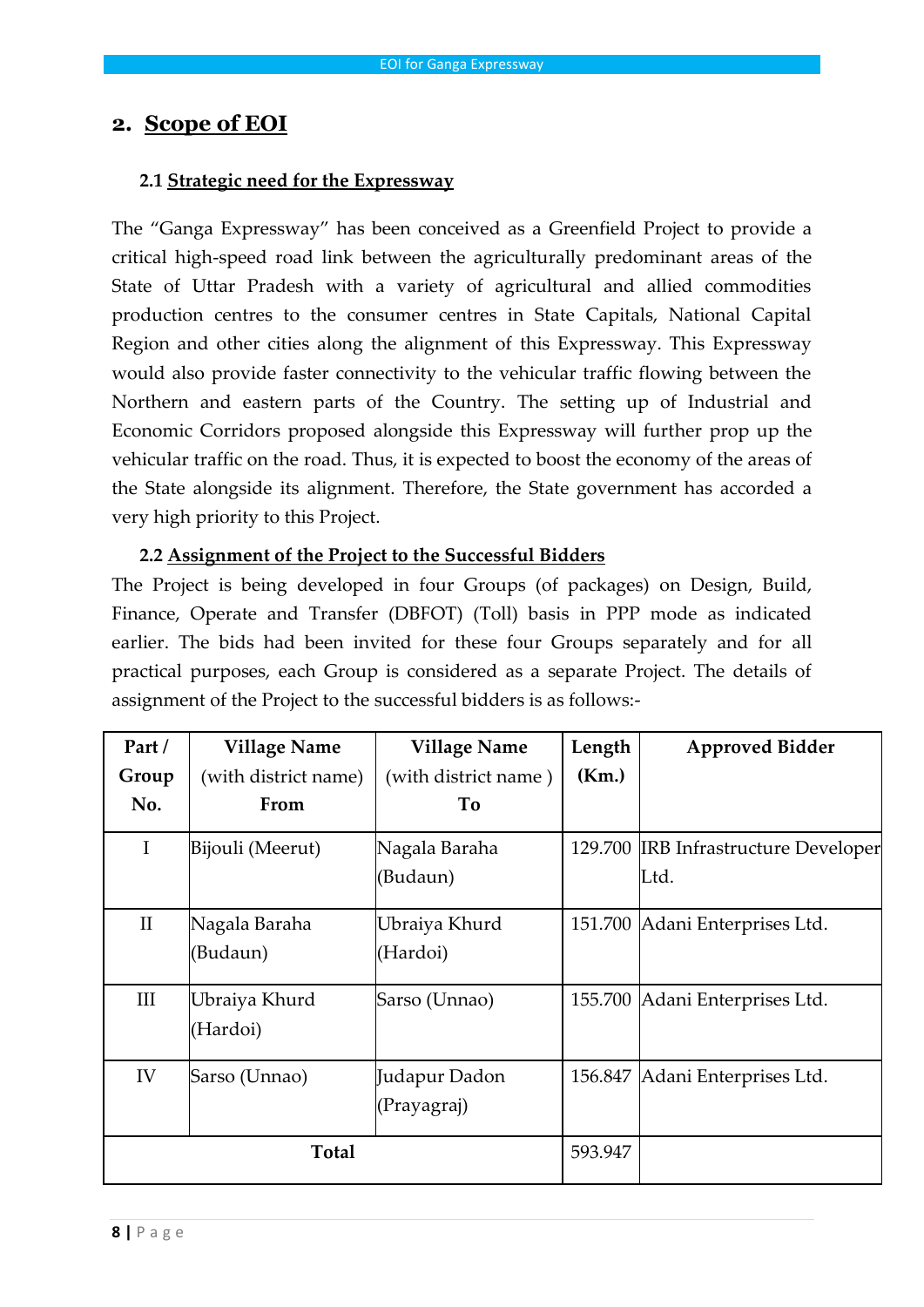#### **2.3 The Concessionaires:-**

The selected Bidders have floated the following Special Purpose Vehicles (SPVs) under the Companies Act, 2013 as Concessionaires under the Project, and each of these Concessionaires have executed separately the Concession Agreement with UPEIDA:-

| Part / Group | Special Purpose Vehicle /                          | <b>Registered Address of the</b>                                                                                  |
|--------------|----------------------------------------------------|-------------------------------------------------------------------------------------------------------------------|
| No.          | Concessionaire                                     | Concessionaire                                                                                                    |
| T            | Meerut Budaun Expressway<br><b>Private Limited</b> | Office No. 1101,<br>Hiranandani Knowledge Park<br>Technology Street,<br>Hill Side Avenue,<br>Powai, Mumbai 400076 |
| $\mathbf{I}$ | Budaun Hardoi Road Private<br>Limited              | Adani Corporate House<br>Shantigram,<br>Near Vaishno Devi Circle,<br>S. G. Highway, Khodiyar<br>Ahmedabad 382421  |
| III          | Hardoi Unnao Road Private<br>Limited               | Adani Corporate House<br>Shantigram,<br>Near Vaishno Devi Circle,<br>S. G. Highway, Khodiyar<br>Ahmedabad 382421  |
| IV           | Unnao Prayagraj Road<br>Private Limited            | Adani Corporate House<br>Shantigram,<br>Near Vaishno Devi Circle,<br>S. G. Highway, Khodiyar<br>Ahmedabad 382421  |

#### **2.4 The Appointment of Auditors:-**

- 2.4.1 As the Concessionaires are the Companies registered under the Companies Act, 2013, the Concessionaires are required to appoint the Auditors in consonance with the provisions as contained under the "Chapter X : Audit and Auditors" of the Companies Act, 2013.
- 2.4.2 Further, the matter of requirement of appointing a Chartered Accountant by the Concessionaire as Statutory Auditor has been spelt out in the Concession Agreement in its Article 33.2 that reads as follows:-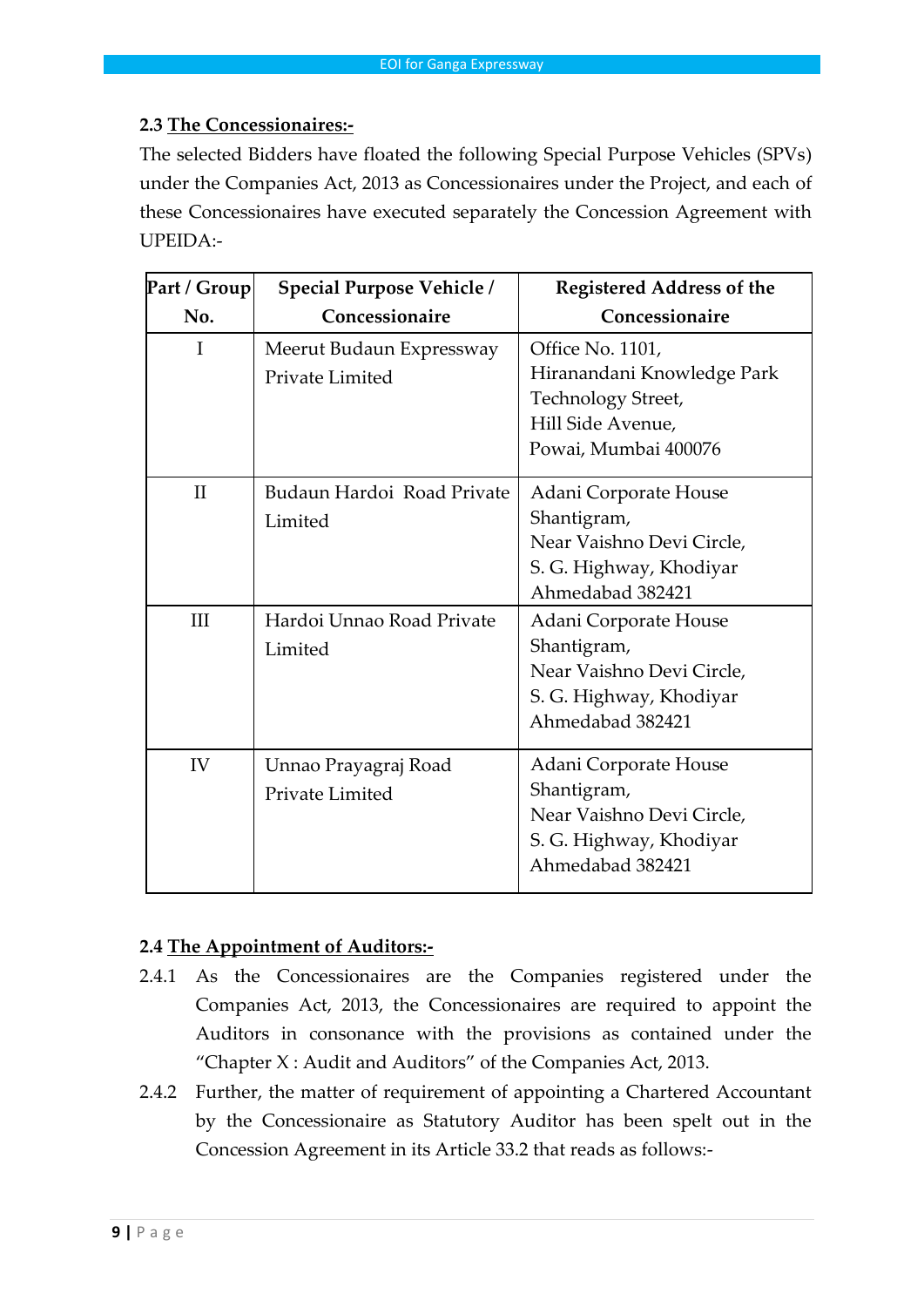#### Article "33.2 **Appointment of auditors**

33.2.1 The Concessionaire shall appoint, and have during the subsistence of this Agreement as its Statutory Auditors, a firm chosen by it from the mutually agreed list of 10 (ten) reputable firms of chartered accountants (the "Panel of Chartered Accountants"), such list to be prepared substantially in accordance with the criteria set forth in Schedule-T. All fees and expenses of the Statutory Auditors shall be borne by the Concessionaire.

33.2.2 The Concessionaire may terminate the appointment of its Statutory Auditors after a notice of 45 (forty five) days to the Authority (UPEIDA), subject to the replacement Statutory Auditors being appointed from the Panel of Chartered Accountants.

33.2.3 Notwithstanding anything to the contrary contained in this Agreement, the Authority (UPEIDA) shall have the right, but not the obligation, to appoint at its cost from time to time and at any time, another firm (the "Additional Auditors") as may be decided by the Authority to audit and verify all those matters, expenses, costs, realisations and things which the Statutory Auditors are required to do, undertake or certify pursuant to this Agreement.

33.2.4 The Authority (UPEIDA) shall have the right, but not the obligation, to appoint at its cost, for the duration of the Construction Period, another firm (the "Concurrent Auditors") as may be decided by the Authority (UPEIDA) to undertake concurrent audit of the Concessionaire's accounts.

2.4.3 Further to the above, the Concession Agreement provides for the following clause:-

#### Article 33.3 **Certification of claims by Statutory Auditors**

Any claim or document provided by the Concessionaire to the Authority in connection with or relating to receipts, income, payments, costs, expenses, accounts or audit, and any matter incidental thereto shall be valid and effective only if certified by its Statutory Auditors. For the avoidance of doubt, such certification shall not be required for exchange of information in the normal course of business including the submission of Monthly Fee Statements under Clause 19.5."

2.4.4 In the light of the broad scope of services as mentioned above, UPEIDA proposes to prepare the Panel of Chartered Accountants for appointment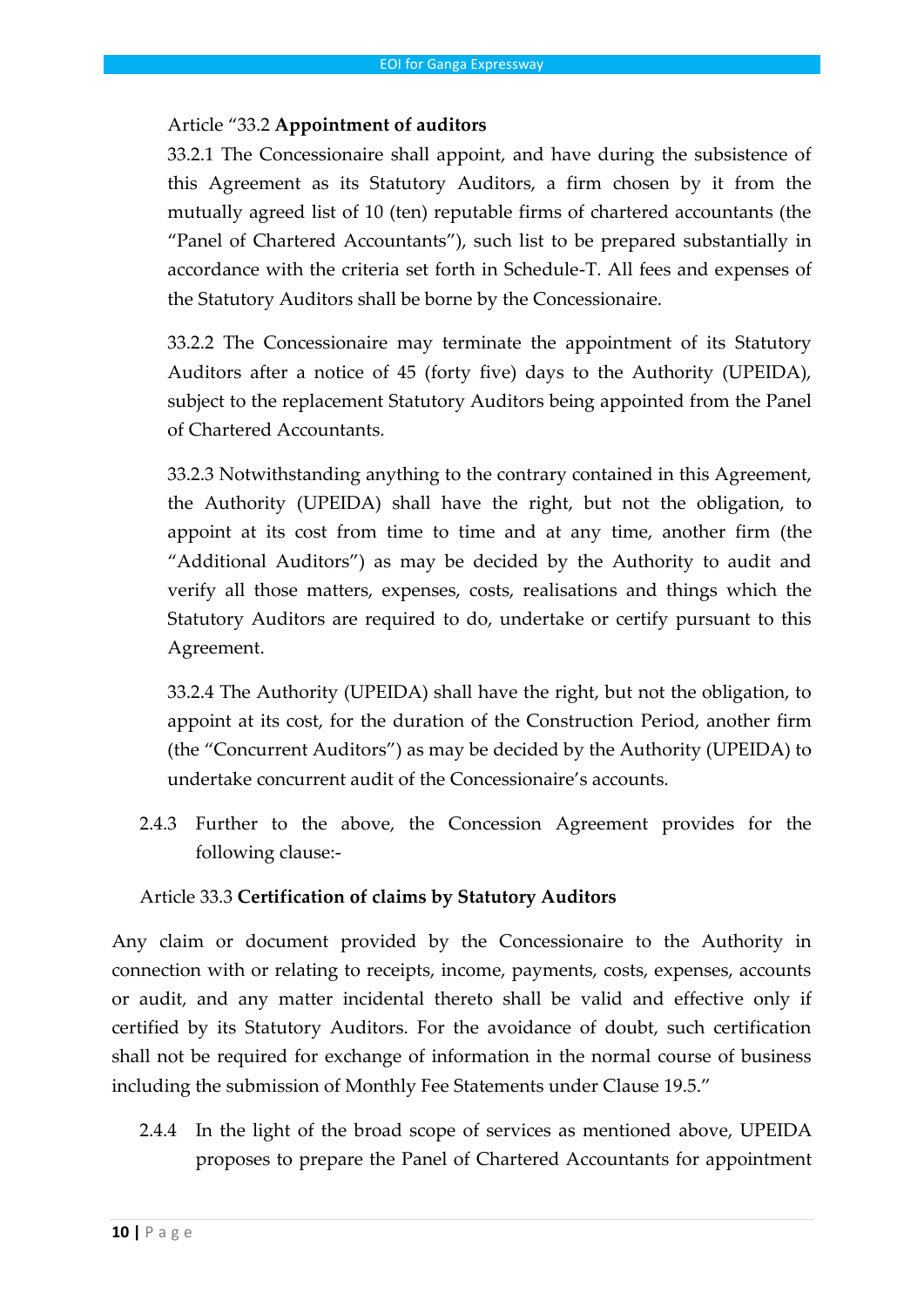of Statutory Auditors, Additional Auditors and Concurrent Auditors, separately for each of the aforementioned four Packages of Ganga Expressway. The appointment of the Auditors out of this Panel shall be done by the respective Concessionaire complying with the relevant provisions of Companies Act, 2013. In case of a need for appointment of Additional Auditors or Concurrent Auditors by UPEIDA at its own cost, UPEIDA would appoint the same from this Panel.

# **2.5 The criteria for preparing Panel of Chartered Accountants and the procedure to be adopted in this behalf**

2.5.1 The criteria for preparing Panel of Chartered Accountants and the procedure to be adopted in this behalf shall be as defined in the Schedule-T of the Concession Agreement. The Schedule-T referred to in the Article 33.2.1 of the Concession Agreement executed between UPEIDA and the respective Concessionaires reads as follows:-

#### **"PANEL OF CHARTERED ACCOUNTANTS**

#### 1. **Panel of Chartered Accountants**

Pursuant to the provisions of Clause 33.2.1 of the Agreement, the Authority and the Concessionaire shall prepare a mutually agreed panel of 10 (ten) reputable firms of Chartered Accountants having their registered offices in India (the "Panel of Chartered Accountants"). The criteria for preparing such Panel and the procedure to be adopted in this behalf shall be as set forth in this Schedule-T.

#### 2. **Invitation for empanelment**

2.1 The Authority shall invite offers from all reputable firms of Chartered Accountants who fulfil the following eligibility criteria, namely:

(a) the firm should have conducted statutory audit of the annual accounts of at least one hundred companies registered under the Companies Act, 2013, of which at least ten should have been public sector undertakings;

(b) the firm should have at least 5 (five) practising Chartered Accountants on its rolls, each with a minimum experience of ten years in the profession;

(c) the firm or any of its partners should not have been disqualified or black-listed by the Comptroller and Auditor General of India or the Authority; and

(d) the firm should have an office in the State or in an adjacent State with at least 2 (two) practising Chartered Accountants on its rolls in such State.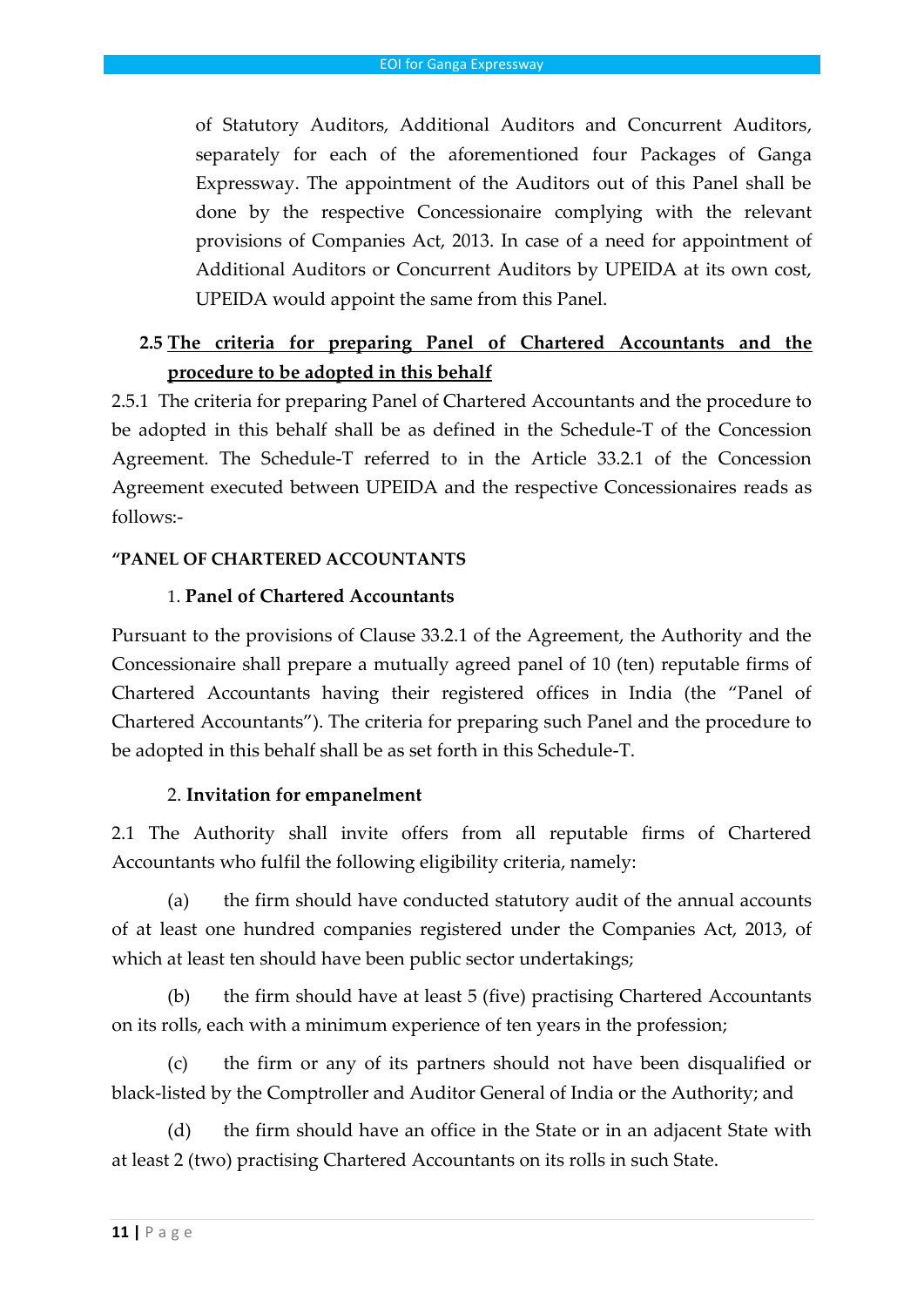2.2 Interested firms meeting the eligibility criteria shall be required to submit a statement of their capability including the bio-data of all the practising Chartered Accountants on its rolls. In particular, each firm shall be required to furnish yearwise information relating to the names of all the companies with an annual turnover exceeding Rs. 100,00,00,000 (Rs. one hundred crore) whose annual accounts were audited by such firm in any of the preceding 5 (five) Accounting Years.

#### 3 **Evaluation and selection**

3.1 The information furnished by each firm shall be scrutinised and evaluated by the Authority (UPEIDA) and 1 (one) point shall be awarded for each annual audit of the companies specified in Paragraph 2.2 above. (For the avoidance of doubt, a firm which has conducted audit of the annual accounts of any such company for five years shall be awarded five points).

3.2 The Authority (UPEIDA) shall prepare a list of all the eligible firms along with the points scored by each such firm and 10 (ten) firms scoring the highest points shall be identified and included in the draft Panel of Chartered Accountants.

#### 4 **Consultation with the Concessionaire**

The Authority (UPEIDA) shall convey the aforesaid panel of firms to the Concessionaire for scrutiny and comments, if any. The Concessionaire shall be entitled to scrutinise the relevant records of the Authority (UPEIDA) to ascertain whether the selection of firms has been undertaken in accordance with the prescribed procedure and it shall send its comments, if any, to the Authority (UPEIDA) within 15 (fifteen) days of receiving the aforesaid panel.

#### 5 **Mutually agreed panel**

5.1 The Authority shall, after considering all relevant factors including the comments, if any, of the Concessionaire, finalise and constitute a panel of 10 (ten) firms which shall be deemed to be the mutually agreed Panel of Chartered Accountants.

5.2 After completion of every five years from the date of preparing the mutually agreed Panel of Chartered Accountants, or such earlier period as may be agreed between the Authority and the Concessionaire, a new panel shall be prepared in accordance with the provisions of this Schedule - T."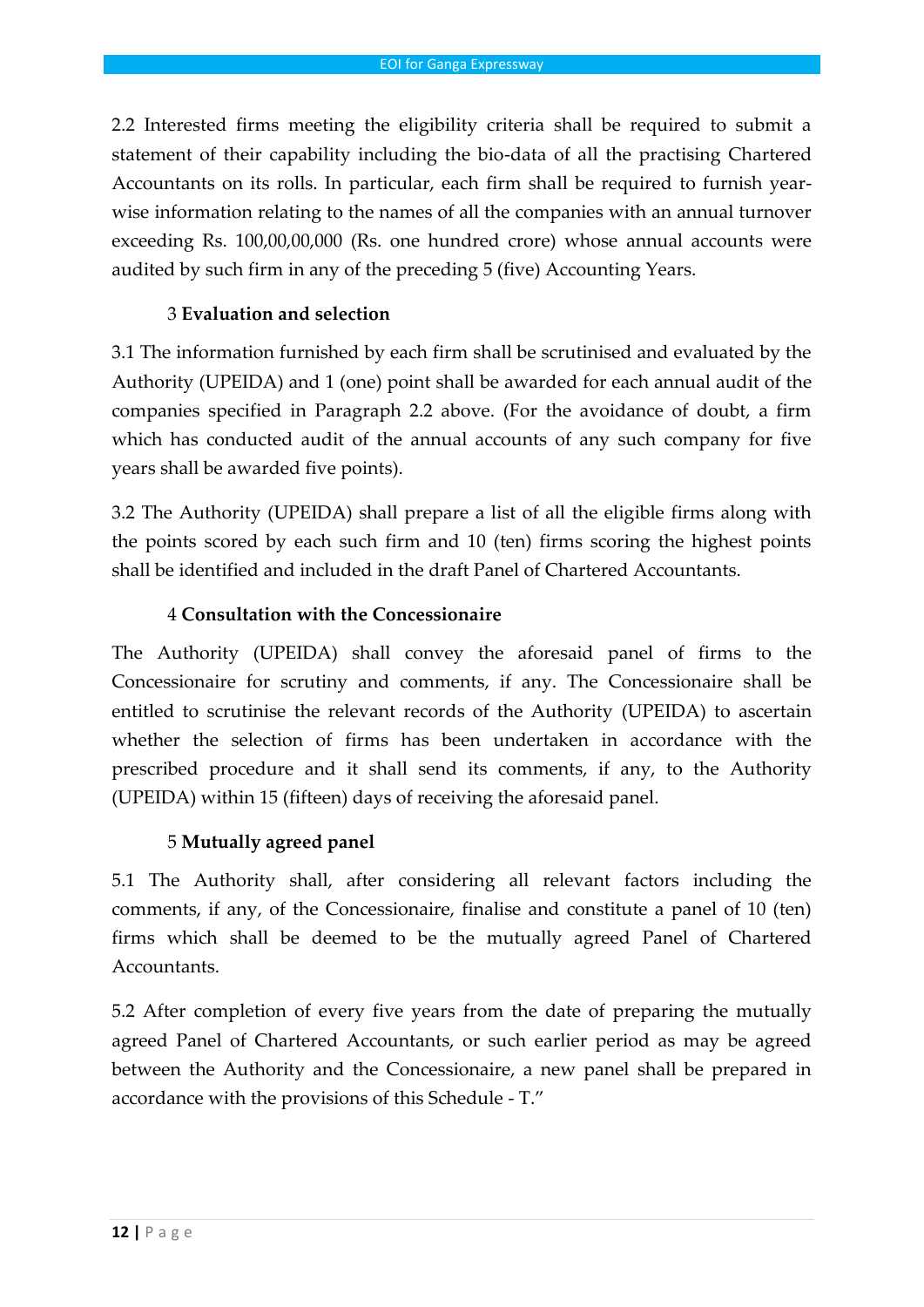Accordingly, the criteria and the procedure as aforementioned shall be adopted for preparation of the Panel of Chartered Accountants for being appointed as Auditors by the respective Concessionaire(s).

#### **2.6 Format of the Expression of Interest**

In the light of the above, the format of the Expression of Interest would comprise broadly of the following:-

- i. The Covering Letter indicating the interest of the Applicant Entity
- ii. A Check-list duly filled in
- iii. The Power of Attorney for the official signing on the EOI and related documents
- iv. Evidence of the existence of the Applicant Entity as a legal entity competent to undertake the work of audit as indicated in the Companies Act, 2013. The certified copy of Certificate of Registration / Incorporation of the Applicant Entity would be required to be submitted.
- v. Basic Particulars of the Applicant Entity
- vi. A list of the companies registered under the Companies Act, 2013, in respect of which the Applicant Entity has conducted statutory audit of the annual accounts This list may indicate separately the public sector undertakings and private sector companies so as to facilitate appropriate assessment;
- vii. A statement of the capability of Applicant Entity furnishing, in particular, the year-wise information relating to the names of all the companies with an annual turnover exceeding Rs. 100,00,00,000 (Rs. one hundred crore) whose annual accounts were audited by the Applicant Entity in any of the preceding 5 (five) Accounting Years. For the purpose of clarification, if the audit of one such Company has been conducted in more than one years in the preceding five Accounting Years, the name of such Company may appear in each such year.
- viii. A list along with separate Bio-Data of each of the practising Chartered Accountants on the rolls of the Applicant Entity. The names of the Chartered Accountants each with a minimum experience of ten years in the profession may be given specifically in this list along with the evidence of their experience for a minimum period of ten years.
- ix. The evidence of existence of an office of the Applicant Entity in the State of Uttar Pradesh or in an adjacent State with positioning of at least 2 (two) practising Chartered Accountants on its rolls in the office in such State.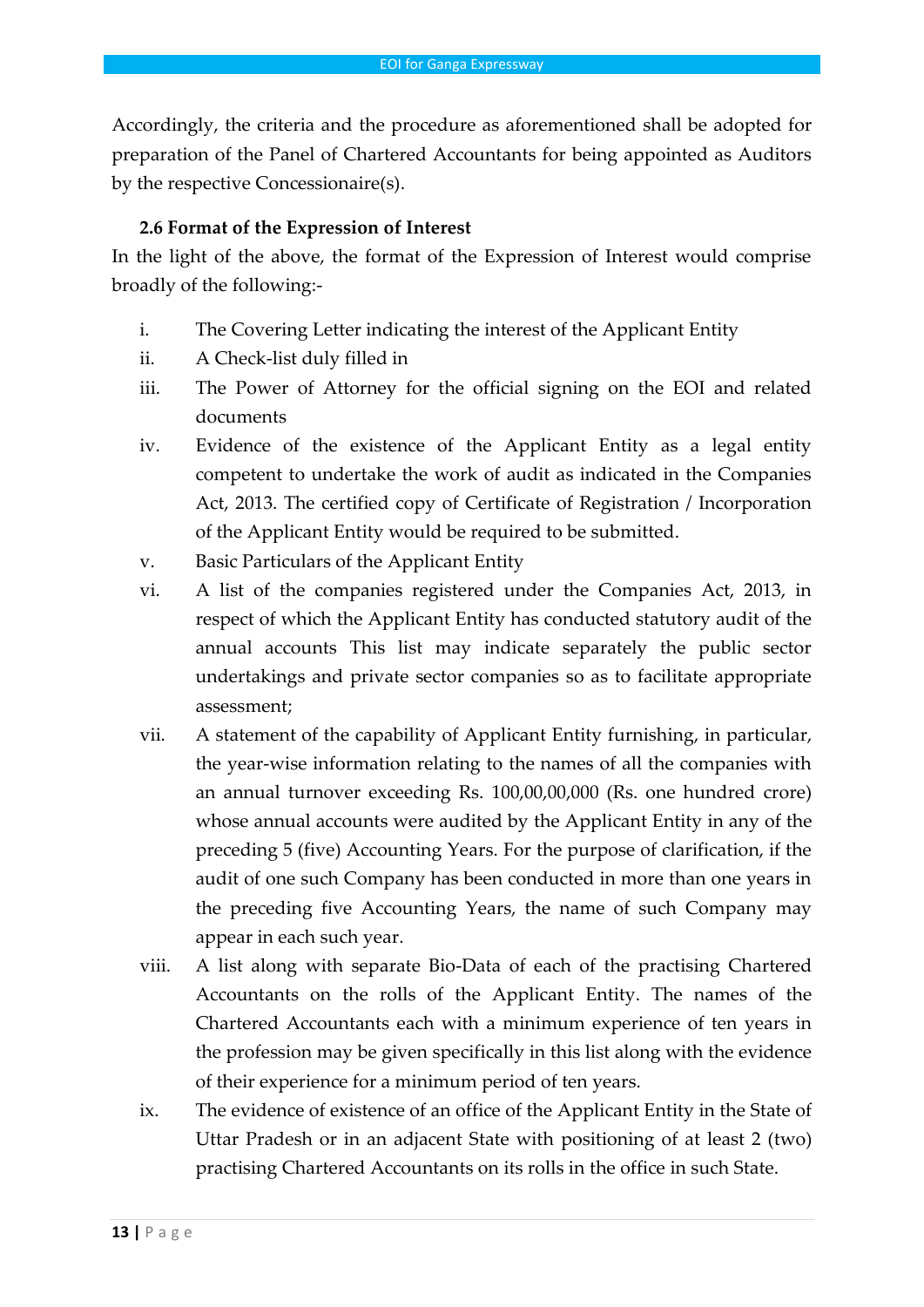- x. A declaration to the effect that the Applicant Entity or any of its partners should not have been disqualified or black-listed by the Comptroller and Auditor General of India or any other Competent Authority.
- xi. Any other information that the Applicant Entity may like to furnish in support of its EOI, may be attached.

Broad formats that may be adopted by the Applicant Entity for the sake of uniformity are given in Part - 5 of this EOI document. Any additional information to be furnished by the Applicant to facilitate its consideration for empanelment, may be attached at appropriate place.

#### **2.7 Separate EOI for separate Group**

As the Panel of Chartered Accountants is to be prepared separately for the four Groups of the Ganga Expressway for four separate Concessionaires on a mutually exclusive basis, it is necessary that the Applicants should submit separate EOI for one or more out of the four Groups chosen by the Applicant for its EOI. In any case, one qualifying Chartered Accountant Entity shall be placed in the Panel for one Group / Concessionaire only. To facilitate the final choice, the Applicants submitting more than one EOI as aforesaid, may indicate their choice ranking for each of the Group / Concessionaire for which EOI is submitted by them, appropriately in the EOI Covering Letter.

#### **2.8 Remuneration :-**

The remuneration of the Auditors to be appointed by the Concessionaire out of the Panel finalised by UPEIDA with the respective Concessionaire, shall be as governed by the Section 142 of the Companies Act, 2013 and its subsequent amendments, if any. The remuneration of any Additional / Concurrent Auditors to be appointed, if any, by UPEIDA under the provisions of the Concession Agreement, shall be mutually negotiated between UPEIDA and the concerned Chartered Accountant(s).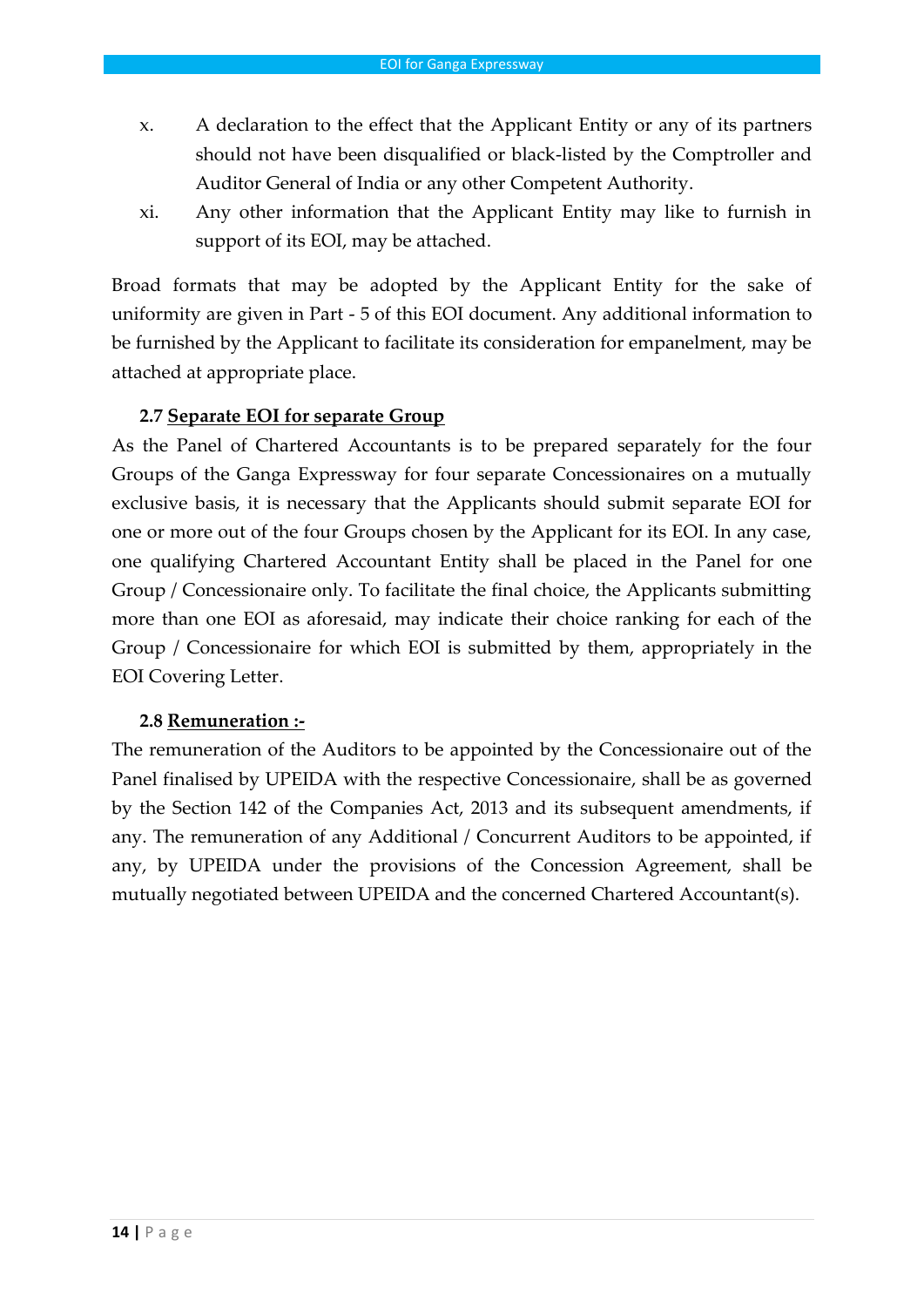# <span id="page-15-0"></span>**3. Important Dates & Information**

#### **3.1 EOI related Dates and Other Information**

| <b>Item</b>                                | <b>Details</b>                                                                                                                                                                                                                                                                                                                                                                                                                                                                                                                                                                                                                                                                                                                                   |
|--------------------------------------------|--------------------------------------------------------------------------------------------------------------------------------------------------------------------------------------------------------------------------------------------------------------------------------------------------------------------------------------------------------------------------------------------------------------------------------------------------------------------------------------------------------------------------------------------------------------------------------------------------------------------------------------------------------------------------------------------------------------------------------------------------|
| Project Name                               | 'Expression of Interest' from Qualified Chartered<br>Accountants for Empanelment as Statutory<br>Auditors / Additional Auditors / Concurrent<br>Auditors for Concessionaires of Four Groups of<br>"Ganga Expressway Project" in the State of Uttar<br>Pradesh in India                                                                                                                                                                                                                                                                                                                                                                                                                                                                           |
| <b>EOI</b> Reference Number                | UPEIDA / 454(23) / 2022                                                                                                                                                                                                                                                                                                                                                                                                                                                                                                                                                                                                                                                                                                                          |
| <b>EOI</b> Issue Date                      | 10 February 2022                                                                                                                                                                                                                                                                                                                                                                                                                                                                                                                                                                                                                                                                                                                                 |
| Website to download<br><b>EOI</b> Document | https://upeida.up.gov.in                                                                                                                                                                                                                                                                                                                                                                                                                                                                                                                                                                                                                                                                                                                         |
| Queries by email                           | Applicants may post queries by email<br>to<br>upeida.finance@gmail.com. Please keep "Query<br>for EOI - Expression of Interest for Empanelment<br>Chartered<br>Accountants<br>for<br><sub>Of</sub><br>"Ganga<br>Expressway Project" as subject of the email.                                                                                                                                                                                                                                                                                                                                                                                                                                                                                     |
| Last date for receipt of<br>Queries        | On or before 25 February 2022                                                                                                                                                                                                                                                                                                                                                                                                                                                                                                                                                                                                                                                                                                                    |
| Submission (in Hard<br>Copy)               | Complete EOI in sealed envelope separately for<br>one or more out of the four Groups of Ganga<br>Expressway Project along with relevant details<br>may be submitted through Speed Post/Courier so<br>as to reach by 18:00 hrs on 15 March 2022 at the<br>following address:-<br><b>Chief Executive Officer</b><br>Expressways<br>Industrial<br>Development<br>U.P.<br>Authority (UPEIDA)<br>2nd Floor, Paryatan Bhawan,<br>C-13, Vipin Khand, Gomti Nagar,<br>Lucknow-226010 India<br>Telephone: +91-522-2307542 / 2307592<br>Note:-<br>The envelope(s) should have a superscription as<br>"Expression of Interest for Empanelment of<br><b>Chartered Accountants for "Ganga Expressway</b><br>Project Group I / II / III / IV" (as the case may |
|                                            |                                                                                                                                                                                                                                                                                                                                                                                                                                                                                                                                                                                                                                                                                                                                                  |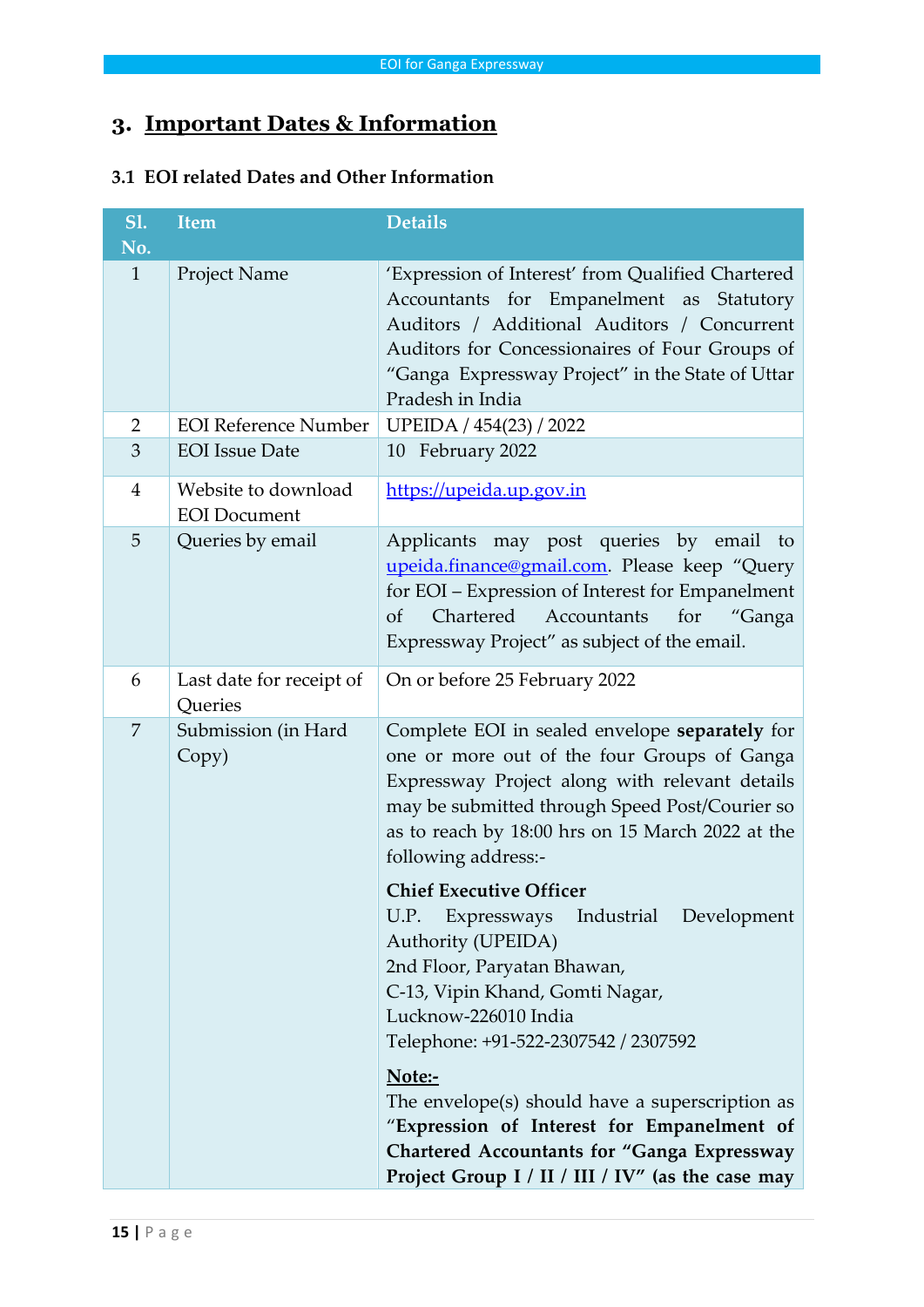|   |                               | be) and may be prepared as indicated in para<br>4.9 of this EOI Document.<br>Ensuring proper delivery of the EOI documents<br>in UPEIDA office by the given time and date<br>shall be the responsibility of Applicant Entity.                                                                                                |
|---|-------------------------------|------------------------------------------------------------------------------------------------------------------------------------------------------------------------------------------------------------------------------------------------------------------------------------------------------------------------------|
| 8 | Submission by email           | Additionally, the applicants may also send the<br>pdf copy of complete EOI along with its<br>enclosures separately for one or more out of the<br>four Groups of Ganga Expressway Project<br>through e-mail to upeida.finance@gmail.com<br>with the aforementioned title / subject line before<br>18:00 hrs on 15 March 2022. |
| 9 | <b>Contact Person for EOI</b> | <b>Additional Chief Executive Officer</b><br>U.P. Expressways Industrial Development<br>Authority (UPEIDA)<br>2nd Floor, Paryatan Bhawan,<br>C-13, Vipin Khand, Gomti Nagar, Lucknow-<br>226010.<br>Mobile Phone No.: +91 9711295994<br>Landline No. +91-522-2307542                                                         |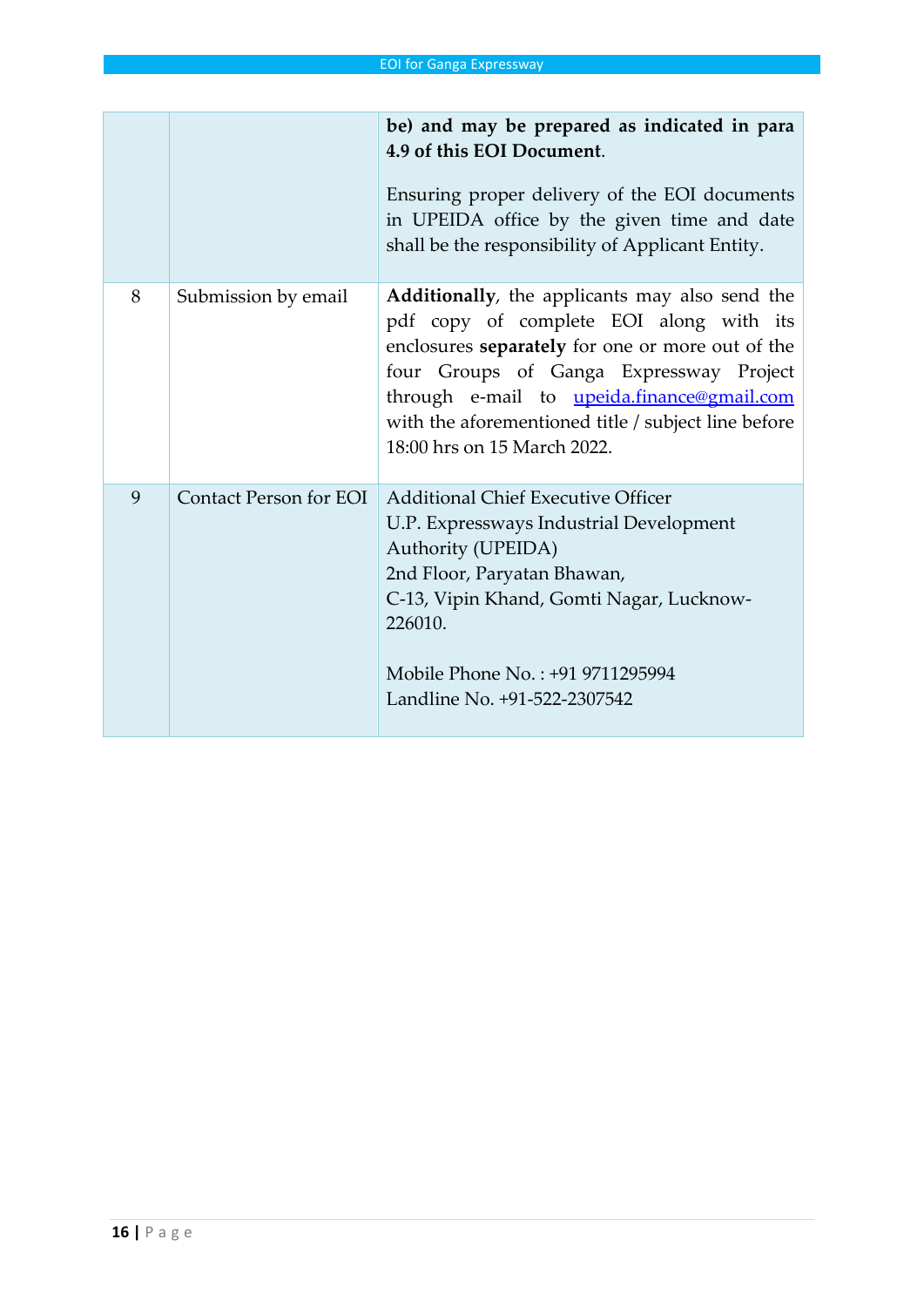#### **4. Other Aspects**

#### <span id="page-17-0"></span>**4.1 Detailed Project Report (DPR)**

For a better understanding of the Project, the Detailed Project Report of the "Ganga Expressway Project" for each of the 12 packages constituting the four Groups is available on the website of UPEIDA ie. [https://upeida.up.gov.in](http://www.upeida.up.gov.in/) and may be downloaded / studied from therein by the Applicant Entity.

#### **4.2 Financial Details of the Project**

Based on the Detailed Project Report and certain financial assumptions, various financial details have been prepared by UPEIDA that facilitate some insights into the financial aspects of the Project. These are also available on the abovementioned website. The Applicant Entity is expected to carry out their own analysis of all the aspects of their work relating to the Project. UPEIDA will in no way be responsible for any information or data given in these Financial Details that are available on the aforementioned website of UPEIDA.

#### **4.3 Availing EOI Documents**

The EOI document can be downloaded from the web site [http://upeida.up.gov.in](http://upeida.up.gov.in/) up till the date and time of submission of EOI as mentioned in the EOI Notice.

#### <span id="page-17-1"></span>**4.4 Completeness of the EOI Response**

The response to this EOI should be full and complete in all respects. Submission of EOI shall be deemed to have been done after careful study and examination of the EOI document with full understanding of its implications.

#### **4.5 Cost of EOI**

No Cost for submission and processing of the EOI has been prescribed. However, the Applicant is responsible for all costs incurred in connection with participation in this process, including, but not limited to, the costs incurred in conduct of informative and other diligence activities, participation in meetings/ discussions/ presentations if any, preparation of EOI or in providing any additional information required by UPEIDA as also furnishing the same to UPEIDA in time. UPEIDA will in no case be responsible or liable for any of those costs, regardless of the conduct or outcome of the EOI process. All materials submitted by the Applicant shall become the property of UPEIDA and may be returned at its sole discretion.

#### <span id="page-17-2"></span>**4.6 Submission of EOI Queries**

The following format is suggested for seeking queries: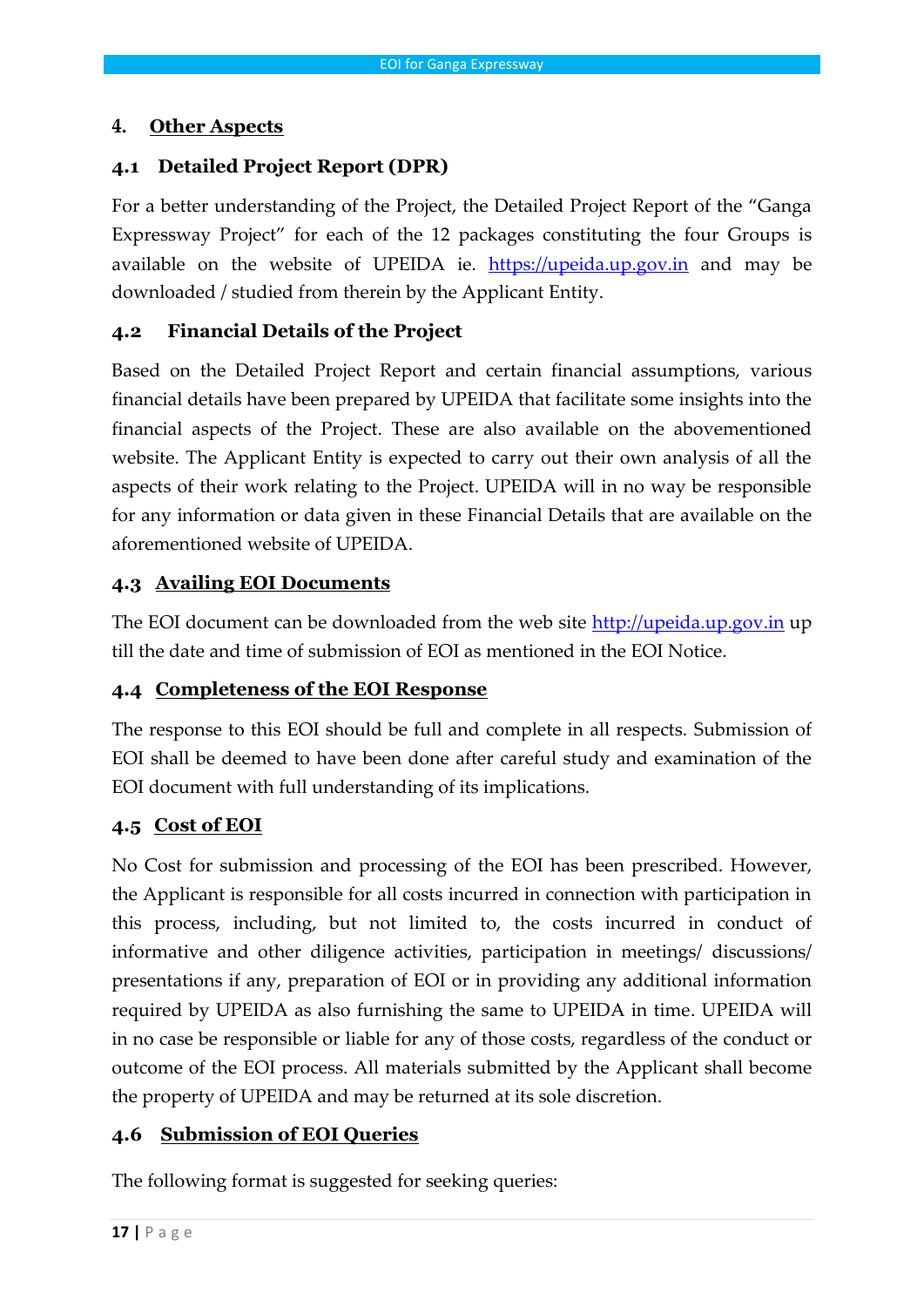|                | Subject: Query for EOI - Empanelment of Chartered Accountants for "Ganga |                            |                                        |  |
|----------------|--------------------------------------------------------------------------|----------------------------|----------------------------------------|--|
|                |                                                                          | <b>Expressway Project"</b> |                                        |  |
|                |                                                                          | Name& Address of           |                                        |  |
|                |                                                                          | the Organization           |                                        |  |
|                |                                                                          | Name & Position of         |                                        |  |
| Details of the |                                                                          | the Person                 |                                        |  |
| query seeker   |                                                                          | submitting query           |                                        |  |
|                |                                                                          | <b>Contact Details</b>     | Mobile:                                |  |
|                |                                                                          |                            | Telephone:                             |  |
|                |                                                                          |                            | Email:                                 |  |
| <b>Sl. No.</b> | <b>EOI</b> Reference (Page/Section)                                      |                            | Query/Points of clarification required |  |
|                |                                                                          |                            |                                        |  |
|                |                                                                          |                            |                                        |  |
|                |                                                                          |                            |                                        |  |

The queries may be sent by email at <u>upeida.finance@gmail.com</u> within the specified time ie. not more than 15 days from publication of this EOI document on the website of UPEIDA.

## **4.7 Amendment of EOI Document**

At any time before the deadline for submission of EOI, UPEIDA, may, for any reason, whether at its own initiative or in response to clarification(s) requested by a prospective Applicant, modify the EOI Document by an amendment. In order to afford prospective Applicants a reasonable time in which to take the amendment into account in preparing their EOI(s), UPEIDA may, at its discretion, extend the last date for the receipt of EOIs. The Applicants are advised to visit the website [https://upeida.up.gov.in](https://upeida.up.gov.in/) on regular basis for checking necessary updates. UPEIDA also reserves the rights to amend the dates mentioned in this EOI.

## **4.8 UPEIDA's Rights to Terminate the Process**

UPEIDA reserves the right to terminate the EOI process at any time and without assigning any reason thereof. UPEIDA makes no commitments, express or implied, that this process will result in a business transaction with anyone. This EOI does not constitute an offer by UPEIDA.

# **4.9 Sealing, Marking and Submission of EOI**

The EOI separately for one or more out of four Groups of Ganga Expressway Project, along with the relevant details / attachments may be sent manually through speedpost/courier on the aforementioned address. The EOI in physical format shall be put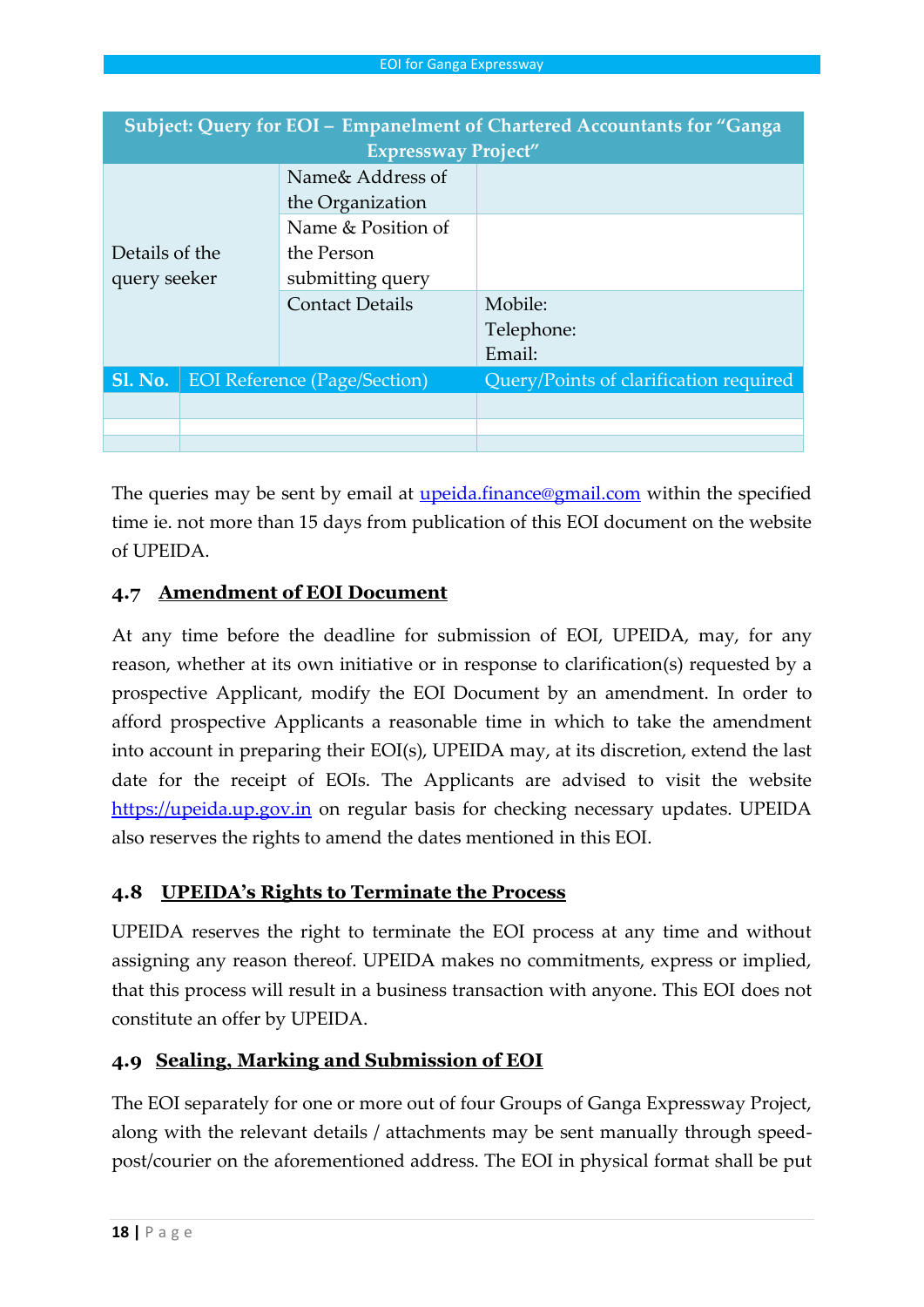in a large envelope containing the duly completed EOI documents separately for one or more out of four Groups of Ganga Expressway Project, along-with all necessary supporting documents and superscribed as "EOI Documents For Ganga Expressway Project Group I / II / III / IV" (as the case may be). This envelope must be kept inside another envelope that must be sealed, superscripted and sent as under:

| Details to be mentioned exactly on sealed envelope |                                             |                                                   |  |
|----------------------------------------------------|---------------------------------------------|---------------------------------------------------|--|
| <b>EOI</b> Details:                                |                                             | To,                                               |  |
| Ī.                                                 | Notice No.: UPEIDA/454(23) / 2022           | The Chief Executive Officer                       |  |
| П.                                                 | "Expression of Interest for Empanelment     | U.P. Expressways Industrial Development Authority |  |
|                                                    | of Chartered Accountants for "Ganga         | (UPEIDA)                                          |  |
|                                                    | Expressway Project Group I / II / III / IV" | 2nd Floor, Paryatan Bhawan,                       |  |
|                                                    | (as the case may be).                       | C-13, Vipin Khand, Gomti Nagar,                   |  |
|                                                    |                                             | Lucknow-226010.                                   |  |
|                                                    |                                             | India                                             |  |

EOIs must be direct, concise, and complete. UPEIDA will analyse EOI Applications based on its clarity and completeness of its response to the requirements as outlined earlier in this EOI. The EOI should be signed by an authorized person of the Applicant Entity. The Power of Attorney for signing of the EOI should also be submitted. The CEO, UPEIDA, reserves the right to accept or reject any or all the EOIs without assigning any reason.

Further, **additionally**, the EOIs separately for one or more out of four Groups of Ganga Expressway Project, along with the relevant details / attachments, as furnished to UPEIDA in the physical format, may also be submitted electronically in pdf format through e-mail to *upeida.finance@gmail.com*. While sending additionally through email, the title / subject line of the email should be as "Expression of Interest for Empanelment of Chartered Accountants for "Ganga Expressway Project Group I  $/$  II  $/$  III  $/$  IV" (as the case may be).

#### **4.10 Late Submission of EOI**

EOI(s) not reaching on or before the specified time limit and date will not be accepted.

#### **4.11 Language of EOIs**

The responses prepared by the Applicant and all correspondence and documents exchanged between the Applicant and UPEIDA, shall be written in English language. Any printed literature furnished by the Applicant in another language should be accompanied by an English translation, in which case, for the purposes of interpretation of the EOI, the English translation shall govern. If any supporting documents submitted are in any language other than English, translation of the same in English language is to be duly attested by the Applicant.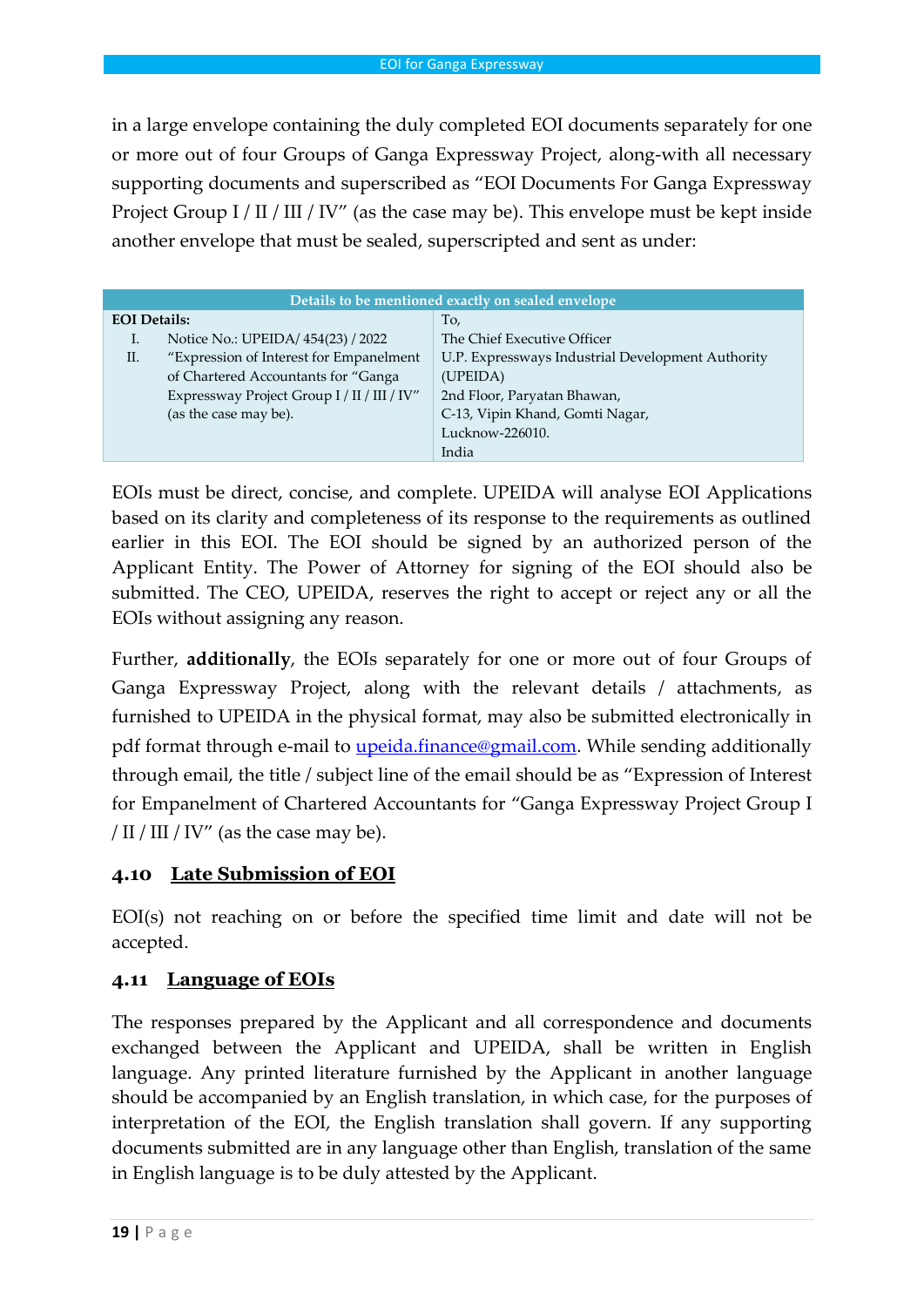# <span id="page-20-1"></span><span id="page-20-0"></span>**5. Formats for EOI Submission**

# **5.1 Annexure 1: Check-list for the documents to be submitted in EOI response**

| <b>S1.</b><br>No. | Documents to be submitted                                                                                                                                                                                                         | Suggested<br><b>Format</b>  | Submitted<br>(Y/N) | <b>Documentary</b><br><b>Proof</b><br>(Page No.) |
|-------------------|-----------------------------------------------------------------------------------------------------------------------------------------------------------------------------------------------------------------------------------|-----------------------------|--------------------|--------------------------------------------------|
| $\mathbf{1}$      | Check List for the documents to be<br>submitted in EOI response                                                                                                                                                                   | Annexure 1:<br>Checklist    |                    |                                                  |
| 2                 | <b>EOI</b> Covering Letter                                                                                                                                                                                                        | Annexure 2:<br>Cover Letter |                    |                                                  |
| $\mathfrak{Z}$    | Power of attorney to the Authorized<br>Signatory of the EOI                                                                                                                                                                       |                             |                    |                                                  |
| $\overline{4}$    | Copy of Certificate of Registration /<br>Incorporation of the Applicant Entity                                                                                                                                                    |                             |                    |                                                  |
| 5                 | Particulars of the Applicant                                                                                                                                                                                                      | Annexure 3:                 |                    |                                                  |
| 6                 | The List of the companies registered<br>under the Companies Act, 2013, in<br>respect of which the Applicant Entity<br>has conducted Statutory Audit of the<br><b>Annual Accounts</b>                                              | Annexure 4:                 |                    |                                                  |
| $\overline{7}$    | The Details of the Companies with<br>Annual Turnover exceeding Rs 100.00<br>crore in respect of which the Applicant<br>Entity has conducted Statutory Audit<br>of the Annual Accounts during last five<br><b>Accounting Years</b> | Annexure 5:                 |                    |                                                  |
| 8                 | The Details of the Practising Chartered<br>Accountants on the rolls of the<br>Applicant Entity along with their Bio<br>Data                                                                                                       | Annexure 6:                 |                    |                                                  |
| 9                 | The Declaration to the effect of not<br>having been disqualified or black-listed                                                                                                                                                  | Annexure 7:                 |                    |                                                  |
| 10                | Any other aspect / declaration /<br>submission necessary as per the law of<br>land of the Applicant Entity                                                                                                                        |                             |                    |                                                  |

(Signature and Seal of Authorized Signatory) (Name, Title and Address)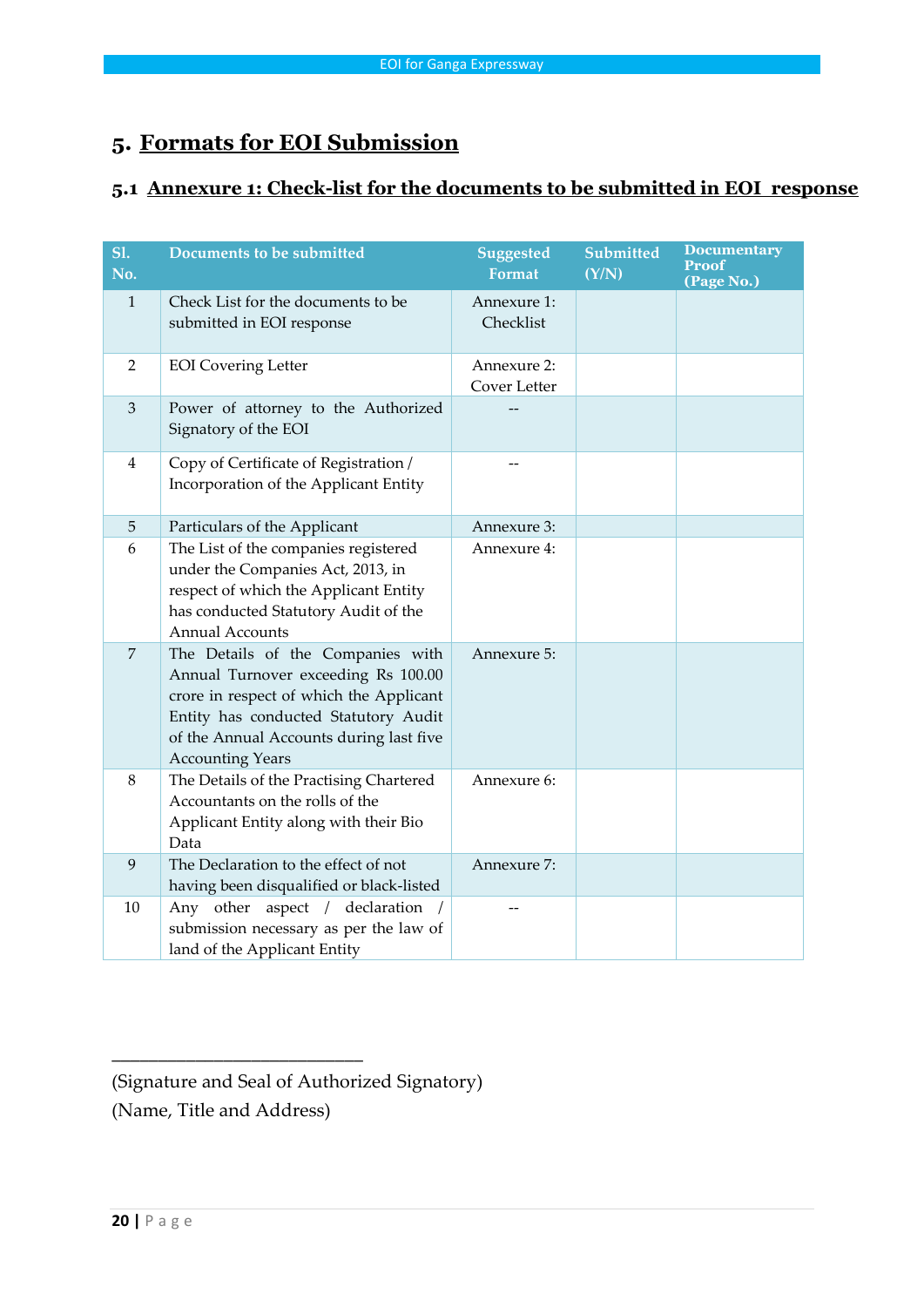#### <span id="page-21-0"></span>**5.2 Annexure 2: Covering Letter**

```
[On the Letter head of the Applicant]
```
Letter Reference No. : Date:

To

The Chief Executive Officer, U.P. Expressways Industrial Development Authority 2nd Floor, Paryatan Bhawan, C-13, Vipin Khand, Gomti Nagar, Lucknow-226010 India.

# Ref: **Submission of "Expression of Interest" for Empanelment of Chartered Accountants for "Ganga Expressway Project" : Group I/II/II/IV (as the case may be\*) : Cover Letter**

**Choice Preference 1 2 3 4** Please tick mark the choice no. for this EOI if more than one EOI is submitted

Sir,

Being duly authorized to represent and act on behalf of …………………………………. (hereinafter referred to as "the Applicant"), and having appropriately studied the EOI Document regarding the captioned matter and fully understood the information provided by UPEIDA, the undersigned hereby does apply in response to the EOI for "Expression of Interest" for Empanelment of Chartered Accountants for "Ganga Expressway Project Group  $I/I/I/I/I/I$  (as the case may be\*)". It is further submitted that the Applicant has submitted the EOI for \_\_\_ Groups out of the four Groups of Ganga Expressway and out of these \_\_\_ EOIs, the Choice Number of the Applicant for this particular Group is \_\_\_\_.

We are enclosing our Expression of Interest with the details as per the requirements of the EOI document, for your consideration and evaluation.

Yours faithfully,

\_\_\_\_\_\_\_\_\_\_\_\_\_\_\_\_\_\_\_\_\_\_\_\_\_\_\_

(Signature and Seal of Authorized Signatory) (Name, Title and Address) \*: Please delete the number of the Group which is not applicable as also the words (as the case may be\*) in the final letter.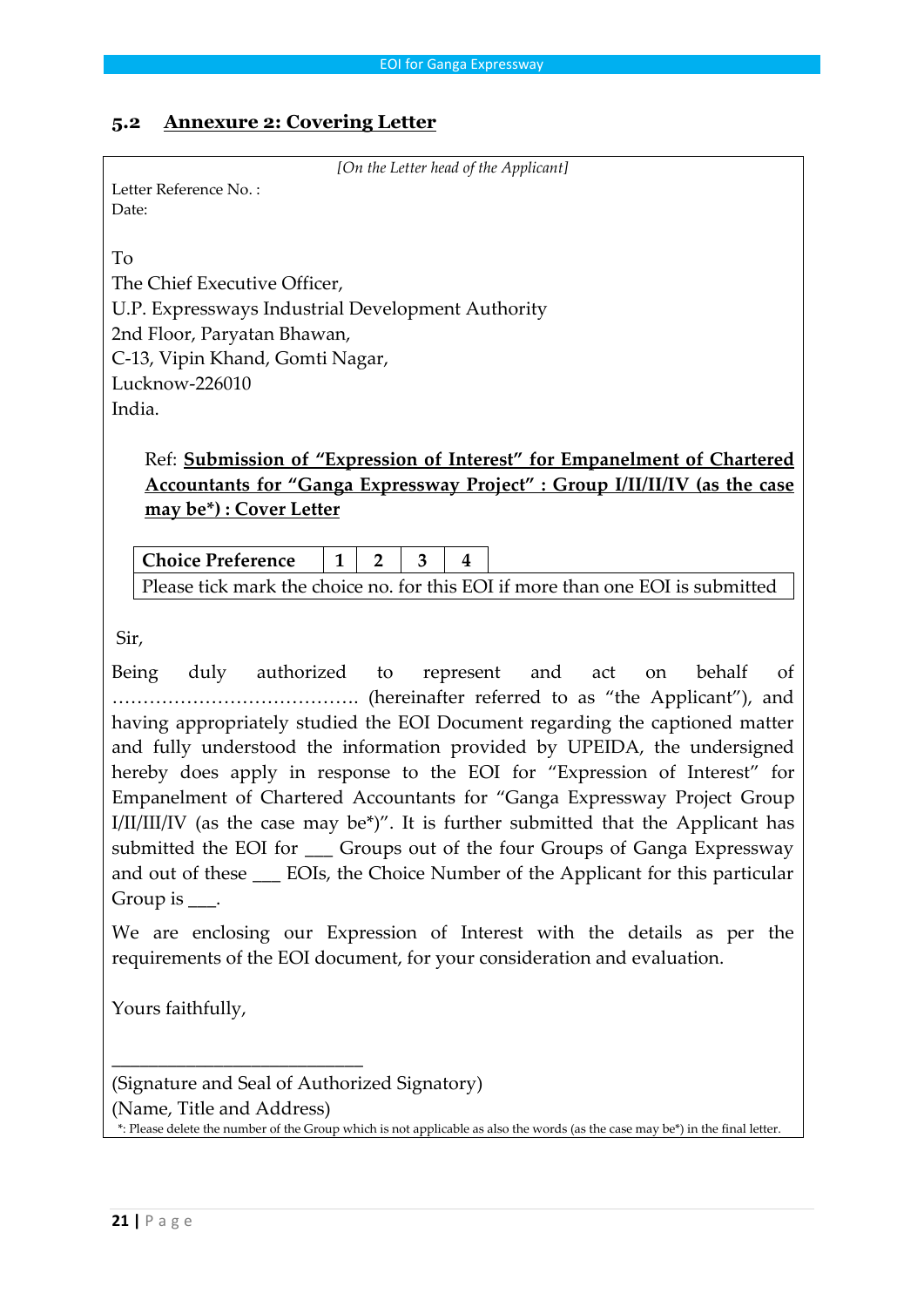# <span id="page-22-0"></span>**5.3 Annexure 3: Format to share Particulars of the Applicant Entity**

| <b>Sl. No.</b> | <b>Item</b>                                                                | Details (to be filled by the responder to<br>the EOI) |
|----------------|----------------------------------------------------------------------------|-------------------------------------------------------|
| $\mathbf{1}$   | Name of the Applicant Entity                                               |                                                       |
| $\overline{2}$ | <b>Registered Address</b>                                                  |                                                       |
| 3              | Mobile / Landline Phone no. and Fax no.                                    |                                                       |
| 4              | E-mail ID                                                                  |                                                       |
| 5              | Website Address, if any                                                    |                                                       |
| 6              | Details of Applicant Entity's Registration /                               |                                                       |
|                | Incorporation, as the case may be.<br>(Please enclose copy of the relevant |                                                       |
|                | registration document)                                                     |                                                       |
| 7              | Registration Number and Year of                                            |                                                       |
|                | Registration                                                               |                                                       |
| 8              | Permanent Account Number (PAN)                                             |                                                       |
| 9              | State where the Applicant Entity is having its                             |                                                       |
|                | Registered Office.                                                         |                                                       |
| 10             | Address(es) of the office of Applicant Entity                              | i.                                                    |
|                | in Uttar Pradesh and/or its nearby States                                  | ii.                                                   |
|                |                                                                            | iii, and onwards                                      |
| 11             | Applicant Entity's Revenue for last 3 (Three)                              | Year 1 (2018-19)                                      |
|                | Financial years (Year wise)                                                | Year 2 (2019-20)                                      |
|                | (Amount in Rs Lakh)                                                        | Year 3 (2020-21)                                      |

**Contact Details of Authorised Signatory for future correspondence regarding the EOI process:**

| <b>Details of Authorised Signatory</b> |  |  |
|----------------------------------------|--|--|
| Name                                   |  |  |
| Designation                            |  |  |
| <b>Address</b>                         |  |  |
| <b>Mobile Phone Number</b>             |  |  |
| <b>Land Line Phone Number</b>          |  |  |
| Fax                                    |  |  |
| E-mail ID                              |  |  |

(Signature and Seal of Authorized Signatory)

(Name, Title and Address)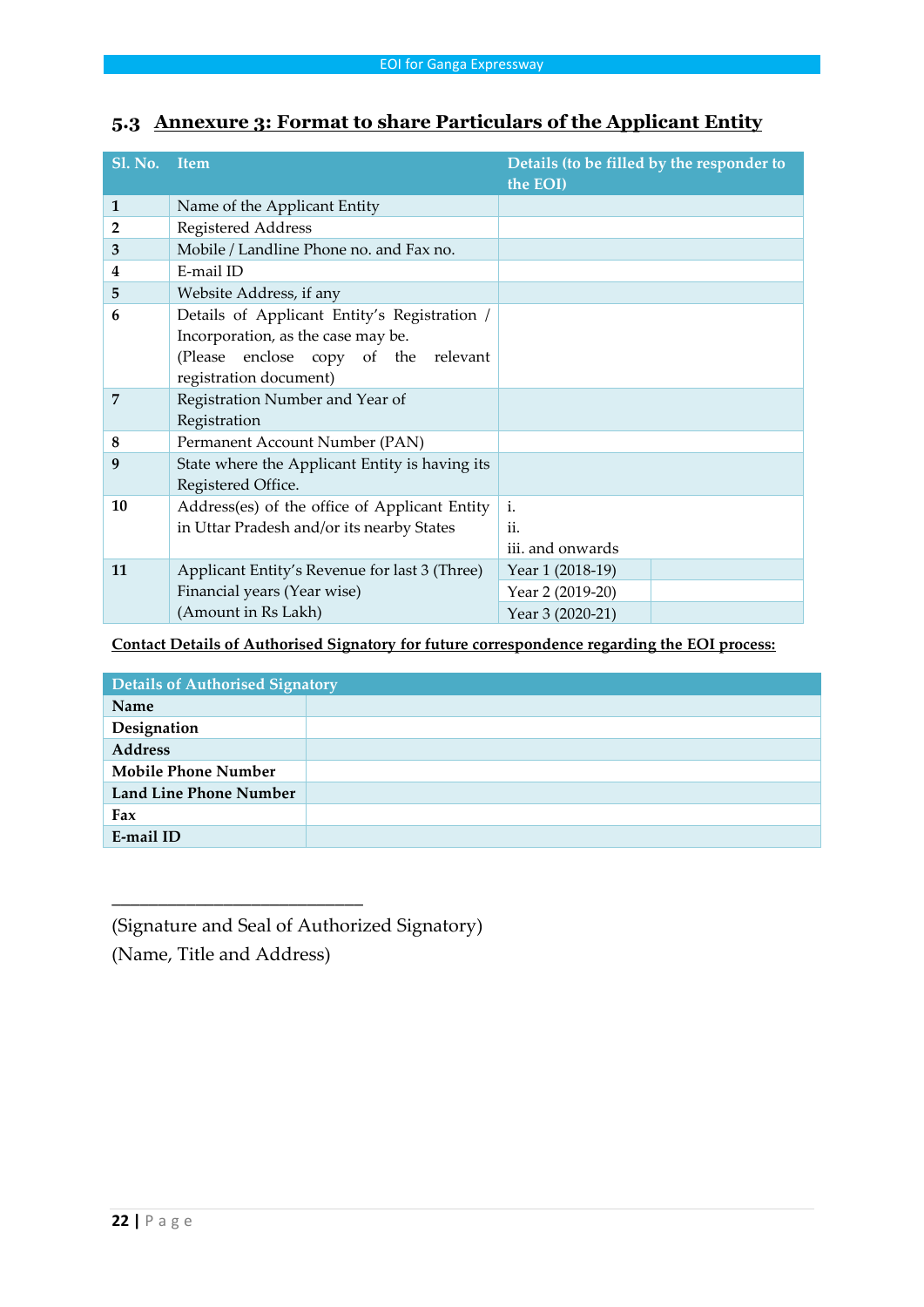# <span id="page-23-1"></span><span id="page-23-0"></span>**5.4 Annexure 4: The List of the companies registered under the Companies Act, 2013, in respect of which the Applicant Entity has conducted Statutory Audit of the Annual Accounts so far**

(Ref.: Para 2.1(a) of the EOI Document)

| <b>Sl. No.</b>          | Year                     | Name of the Company |  |  |
|-------------------------|--------------------------|---------------------|--|--|
| $\mathbf A$             | PUBLIC SECTOR COMPANIES  |                     |  |  |
| $\mathbf{1}$            |                          |                     |  |  |
| $\sqrt{2}$              |                          |                     |  |  |
| $\overline{\mathbf{3}}$ |                          |                     |  |  |
| $\overline{\mathbf{4}}$ |                          |                     |  |  |
| 5                       |                          |                     |  |  |
| $6\phantom{1}6$         |                          |                     |  |  |
| $\overline{7}$          |                          |                     |  |  |
| 8                       |                          |                     |  |  |
| $\boldsymbol{9}$        |                          |                     |  |  |
| 10                      |                          |                     |  |  |
|                         |                          |                     |  |  |
| $\bf{B}$                | PRIVATE SECTOR COMPANIES |                     |  |  |
| $\mathbf{1}$            |                          |                     |  |  |
| $\overline{2}$          |                          |                     |  |  |
| $\overline{\mathbf{3}}$ |                          |                     |  |  |
| $\overline{\mathbf{4}}$ |                          |                     |  |  |
| 5                       |                          |                     |  |  |
| $\boldsymbol{6}$        |                          |                     |  |  |
| $\overline{7}$          |                          |                     |  |  |
| $\bf 8$                 |                          |                     |  |  |
| $\boldsymbol{9}$        |                          |                     |  |  |
| ${\bf 10}$              |                          |                     |  |  |
|                         |                          |                     |  |  |
|                         |                          |                     |  |  |

(Signature and Seal of Authorized Signatory) (Name, Title and Address)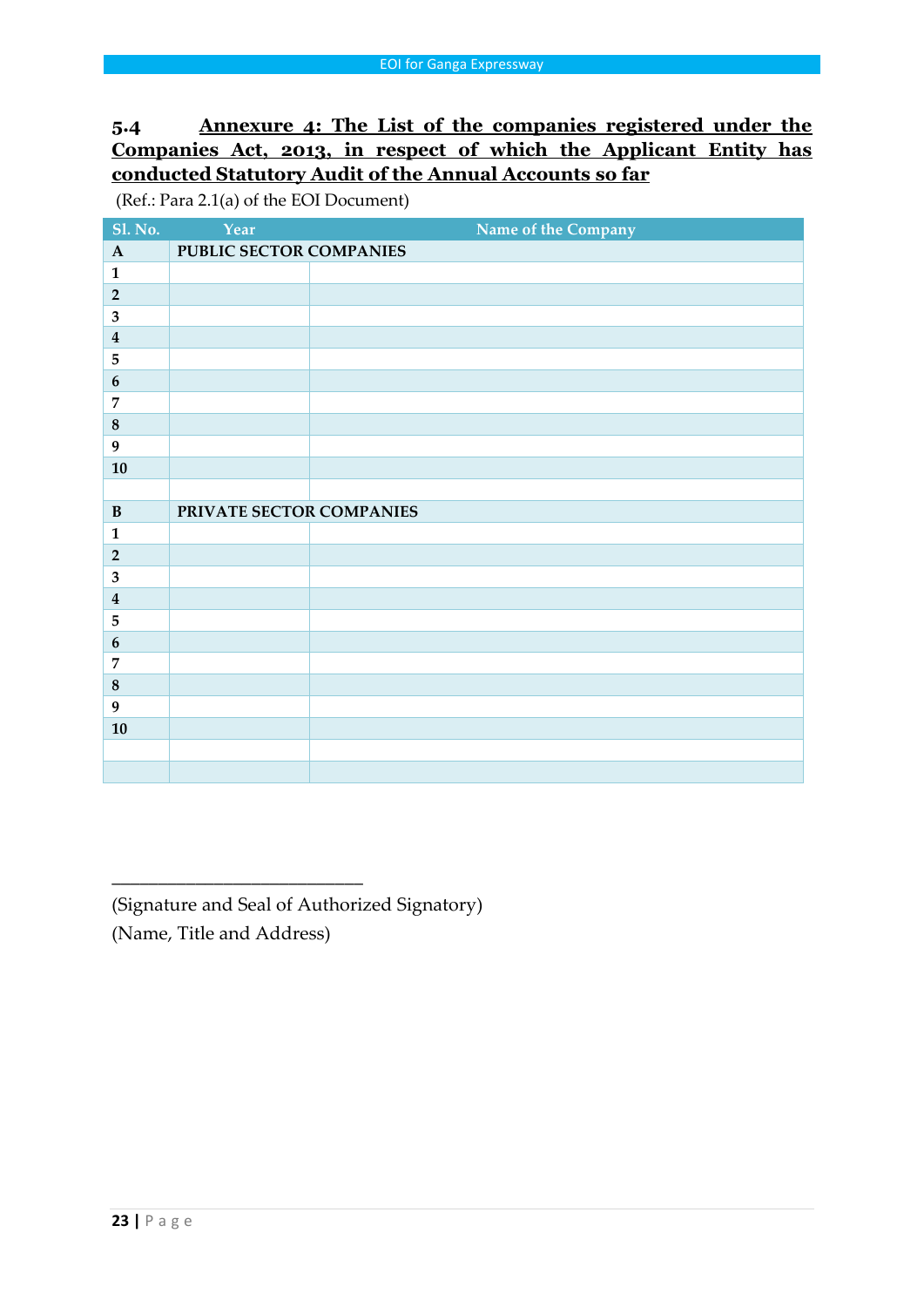# **5.5 Annexure 5: The Details of the Companies with Annual Turnover exceeding Rs 100.00 crore in respect of which the Applicant Entity has conducted Statutory Audit of the Annual Accounts during last five Accounting Years** (Ref.: Para 2.2 & para 2.6.vii of the EOI Document)

| <b>S1.</b>                                                                 | Accounting               | <b>Example 1 Name of the Company</b> | <b>Annual Turnover (Rs crore)</b> |  |  |  |
|----------------------------------------------------------------------------|--------------------------|--------------------------------------|-----------------------------------|--|--|--|
| No.                                                                        | Year                     |                                      |                                   |  |  |  |
| <b>Accounting Year 1</b>                                                   |                          |                                      |                                   |  |  |  |
| $\mathbf{A}$                                                               |                          | PUBLIC SECTOR COMPANIES              |                                   |  |  |  |
| $\mathbf{1}$                                                               |                          |                                      |                                   |  |  |  |
| $\mathbf 2$                                                                |                          |                                      |                                   |  |  |  |
| $\mathbf{3}$                                                               |                          |                                      |                                   |  |  |  |
| $\overline{\mathbf{4}}$                                                    |                          |                                      |                                   |  |  |  |
| 5                                                                          |                          |                                      |                                   |  |  |  |
| 6                                                                          |                          |                                      |                                   |  |  |  |
| $\overline{7}$                                                             |                          |                                      |                                   |  |  |  |
| $\bf 8$                                                                    |                          |                                      |                                   |  |  |  |
| $\boldsymbol{9}$                                                           |                          |                                      |                                   |  |  |  |
| 10                                                                         |                          |                                      |                                   |  |  |  |
|                                                                            |                          |                                      |                                   |  |  |  |
| $\bf{B}$                                                                   | PRIVATE SECTOR COMPANIES |                                      |                                   |  |  |  |
| $\mathbf{1}$                                                               |                          |                                      |                                   |  |  |  |
| $\mathbf{2}$                                                               |                          |                                      |                                   |  |  |  |
| $\overline{\mathbf{3}}$                                                    |                          |                                      |                                   |  |  |  |
| $\overline{\mathbf{4}}$                                                    |                          |                                      |                                   |  |  |  |
| 5                                                                          |                          |                                      |                                   |  |  |  |
| 6                                                                          |                          |                                      |                                   |  |  |  |
| $\overline{7}$                                                             |                          |                                      |                                   |  |  |  |
| 8                                                                          |                          |                                      |                                   |  |  |  |
| 9                                                                          |                          |                                      |                                   |  |  |  |
| 10                                                                         |                          |                                      |                                   |  |  |  |
|                                                                            | <b>Accounting Year 2</b> |                                      |                                   |  |  |  |
| and so on as above separately for Public Sector & Private Sector Companies |                          |                                      |                                   |  |  |  |

Note : 1. The details herein may please be given on Financial Accounting Year-wise basis for last five Financial Accounting Years and if a particular Company has been audited in successive years, its name may appear in each year.

2. The names of only those Companies as having turnover of Rs 100.00 crore or more during the Financial Accounting Year of Statutory Audit by the Applicant Entity may please be given in the above table.

<sup>(</sup>Signature and Seal of Authorized Signatory)

<sup>(</sup>Name, Title and Address)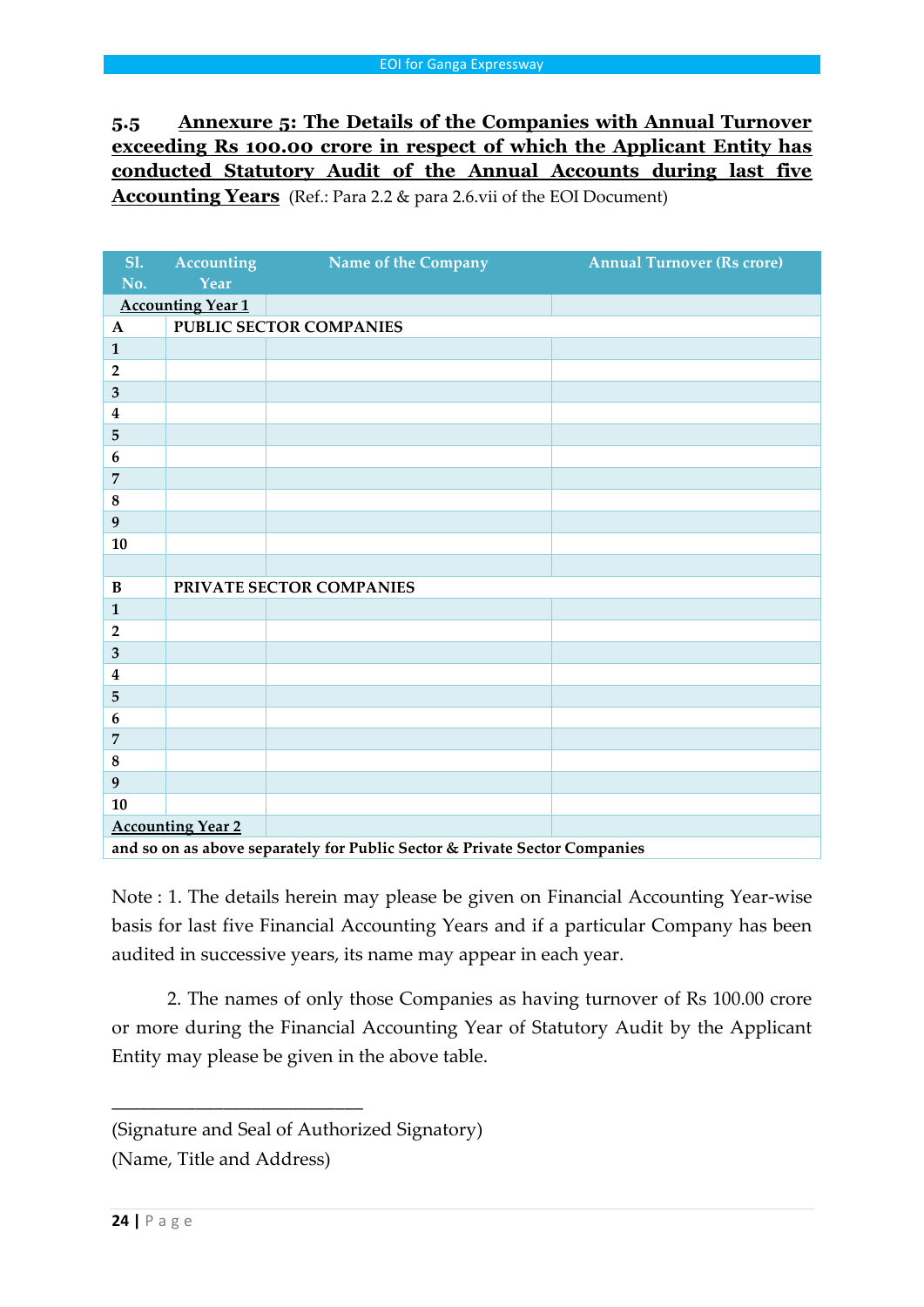# **5.6 Annexure 6: The Details of the Practising Chartered Accountants on the rolls of the Applicant Entity (Bio-Data of each person to be attached to the EOI)** (Ref.: Para 2.1(b), para 2.6.viii & para 2.6.ix of the EOI Document)

| <b>S1.</b>              | <b>Name and Address</b>                                                                      | <b>Professional Registration</b> | <b>Length of Experience</b> |  |  |  |
|-------------------------|----------------------------------------------------------------------------------------------|----------------------------------|-----------------------------|--|--|--|
| No.                     |                                                                                              | <b>Number</b>                    | (in Years & Months)         |  |  |  |
| $\mathbf{A}$            | At Head Office of the Applicant Entity                                                       |                                  |                             |  |  |  |
| $\mathbf{1}$            |                                                                                              |                                  |                             |  |  |  |
| $\overline{2}$          |                                                                                              |                                  |                             |  |  |  |
| 3                       |                                                                                              |                                  |                             |  |  |  |
| $\overline{4}$          |                                                                                              |                                  |                             |  |  |  |
| 5                       |                                                                                              |                                  |                             |  |  |  |
| 6                       |                                                                                              |                                  |                             |  |  |  |
| 7                       |                                                                                              |                                  |                             |  |  |  |
| 8                       |                                                                                              |                                  |                             |  |  |  |
| 9                       |                                                                                              |                                  |                             |  |  |  |
| 10                      |                                                                                              |                                  |                             |  |  |  |
|                         |                                                                                              |                                  |                             |  |  |  |
| $\bf{B}$                | At State / Branch Office No.1 of the Applicant Entity                                        |                                  |                             |  |  |  |
|                         | (the name of State/Branch may please be indicated starting with the office in Uttar Pradesh) |                                  |                             |  |  |  |
| $\mathbf{1}$            |                                                                                              |                                  |                             |  |  |  |
| $\overline{2}$          |                                                                                              |                                  |                             |  |  |  |
| 3                       |                                                                                              |                                  |                             |  |  |  |
| $\overline{\mathbf{4}}$ |                                                                                              |                                  |                             |  |  |  |
| 5                       |                                                                                              |                                  |                             |  |  |  |
| $\boldsymbol{6}$        |                                                                                              |                                  |                             |  |  |  |
|                         |                                                                                              |                                  |                             |  |  |  |
| $\mathbf C$             | At State / Branch Office No.2 of the Applicant Entity                                        |                                  |                             |  |  |  |
|                         | (the name of State / Branch may please be indicated)                                         |                                  |                             |  |  |  |
| $\mathbf{1}$            |                                                                                              |                                  |                             |  |  |  |
| $\overline{2}$          |                                                                                              |                                  |                             |  |  |  |
| 3                       |                                                                                              |                                  |                             |  |  |  |
| $\boldsymbol{4}$        |                                                                                              |                                  |                             |  |  |  |
| 5                       |                                                                                              |                                  |                             |  |  |  |
|                         | and so on as above                                                                           |                                  |                             |  |  |  |

Note : 1. The details herein may please be given in a Descending Order of Length of Experience of the Practicing Chartered Accountant on the rolls of the Applicant Entity for each type of office.

2. The appropriate evidence of their experience may be specifically furnished for each of those Practicing Chartered Accountant with a minimum period of ten years

3. The information may please be given for each office separately as indicated above with the Bio-Data of each person being attached to the EOI separately.

<sup>(</sup>Signature and Seal of Authorized Signatory)

<sup>(</sup>Name, Title and Address)